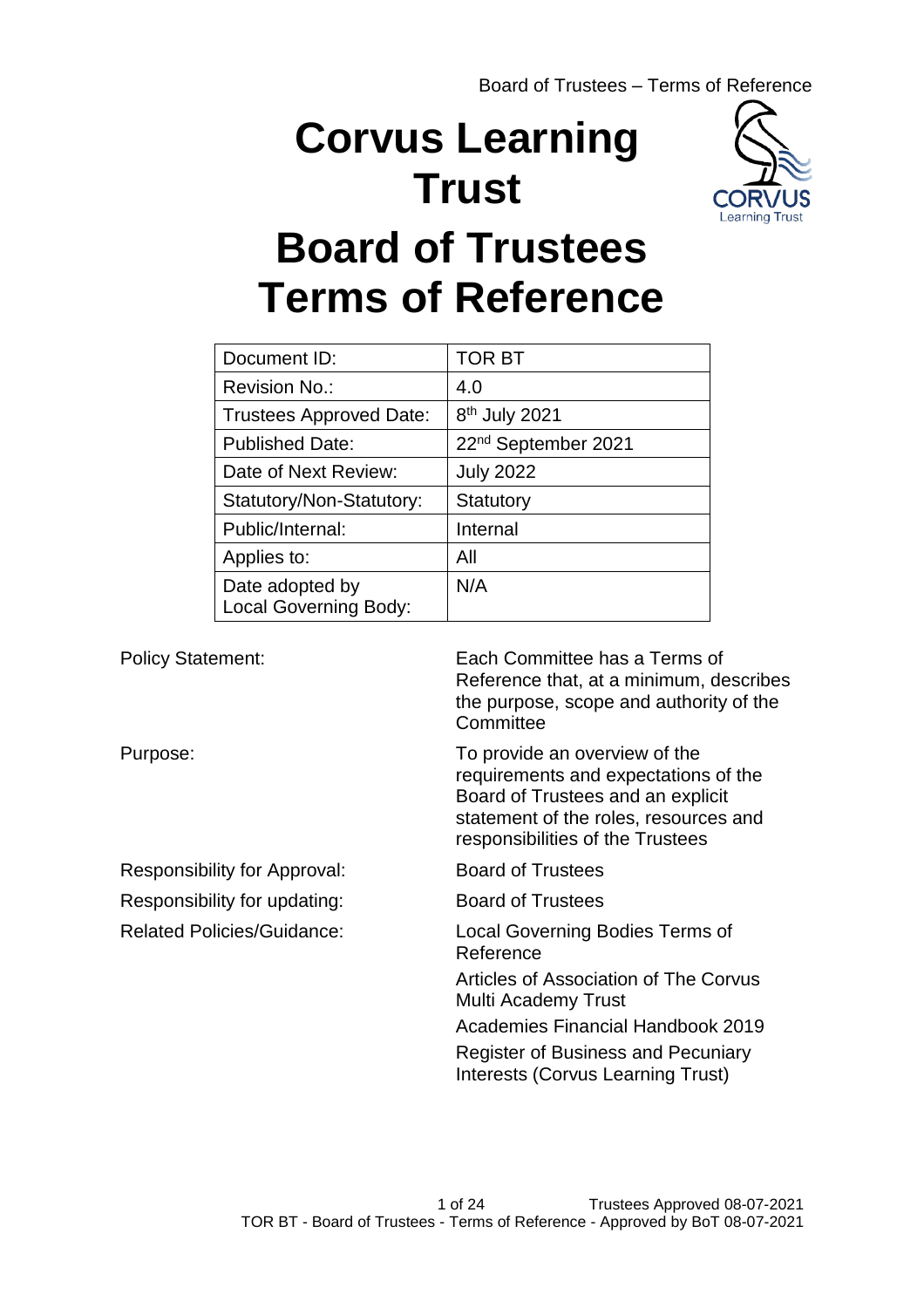As a charity and company limited by guarantee, the Corvus Learning Trust (the **Trust**) is governed by a board of trustees (the **Board**). The Board is the Trust's accountable body and has overall responsibility, with ultimate decision-making authority for all the work of the Trust, including the establishing and running of the Academies.

This document defines the roles of, the terms of reference for and the scheme of delegation for the Members, the Board and its committees (collectively referred to here as the **Terms of Reference**).

These Terms of Reference may only be amended by the Board and will be reviewed at least once, every twelve months. The functions, delegations, duties and proceedings of committees set out in these Terms of Reference shall also be subject to any regulations made by the Board from time to time.

## **Interpretation**

In this document unless the context requires otherwise, a reference to:

| "Articles"                              | means the Articles of Association of the Trust;                                                                                                                               |
|-----------------------------------------|-------------------------------------------------------------------------------------------------------------------------------------------------------------------------------|
| "Board"                                 | <b>Board of Trustee's</b>                                                                                                                                                     |
| "Chief Business and<br>Finance Officer" | means the person appointed by the Trustees as an employee, under<br>the overall direction of the Chief Executive, to oversee the financial<br>aspects of the Trust;           |
| "Chief Executive"                       | means the person appointed by the Trustees as an employee to<br>oversee and co-ordinate all Trust activities, being Mr Robert Elsey at<br>this time;                          |
| "Clerk"                                 | means the Clerk to the Board of Trustees or any other person<br>appointed to perform Clerking duties.                                                                         |
| "Governor"                              | means a member of the LGB;                                                                                                                                                    |
| "Governors' Handbook"                   | means the Governance Handbook                                                                                                                                                 |
|                                         | https://www.gov.uk/government/uploads/system/uploads/attachment_<br>data/file/582868/Governance Handbook - January 2017.pdf                                                   |
| "LA"                                    | means the local authority in which the school is situated;                                                                                                                    |
| "LGB"                                   | means the Local Governing Body (LGB) for the school constituted as<br>provided by paragraph four of the LGB/s Terms of Reference;                                             |
| "Parent"                                | means any individual who is a parent/carer of a child or young person<br>within a Trust school.                                                                               |
| "Personal Financial<br>Interest"        | means any interest in the employment or remuneration of, or the<br>provision of any other benefit to, a Governor as further detailed within<br>Article 97-98 of the Articles: |
| "Headteacher"                           | means the member of staff at the school who has been appointed (in<br>accordance with this document) to have overall day to day control and<br>responsibility of the school;  |
| "Staff Governor"                        | means a Governor elected to the LGB by members of staff of the<br>school;                                                                                                     |
| "this document"                         | means these Terms of Reference;                                                                                                                                               |
| "the Trust"                             | means Corvus Learning Trust, a company limited by guarantee<br>having registered number 11045796;                                                                             |
| "the Trustees"                          | means those persons appointed as directors (under company law)<br>and trustees of the Trust (under charity law).                                                              |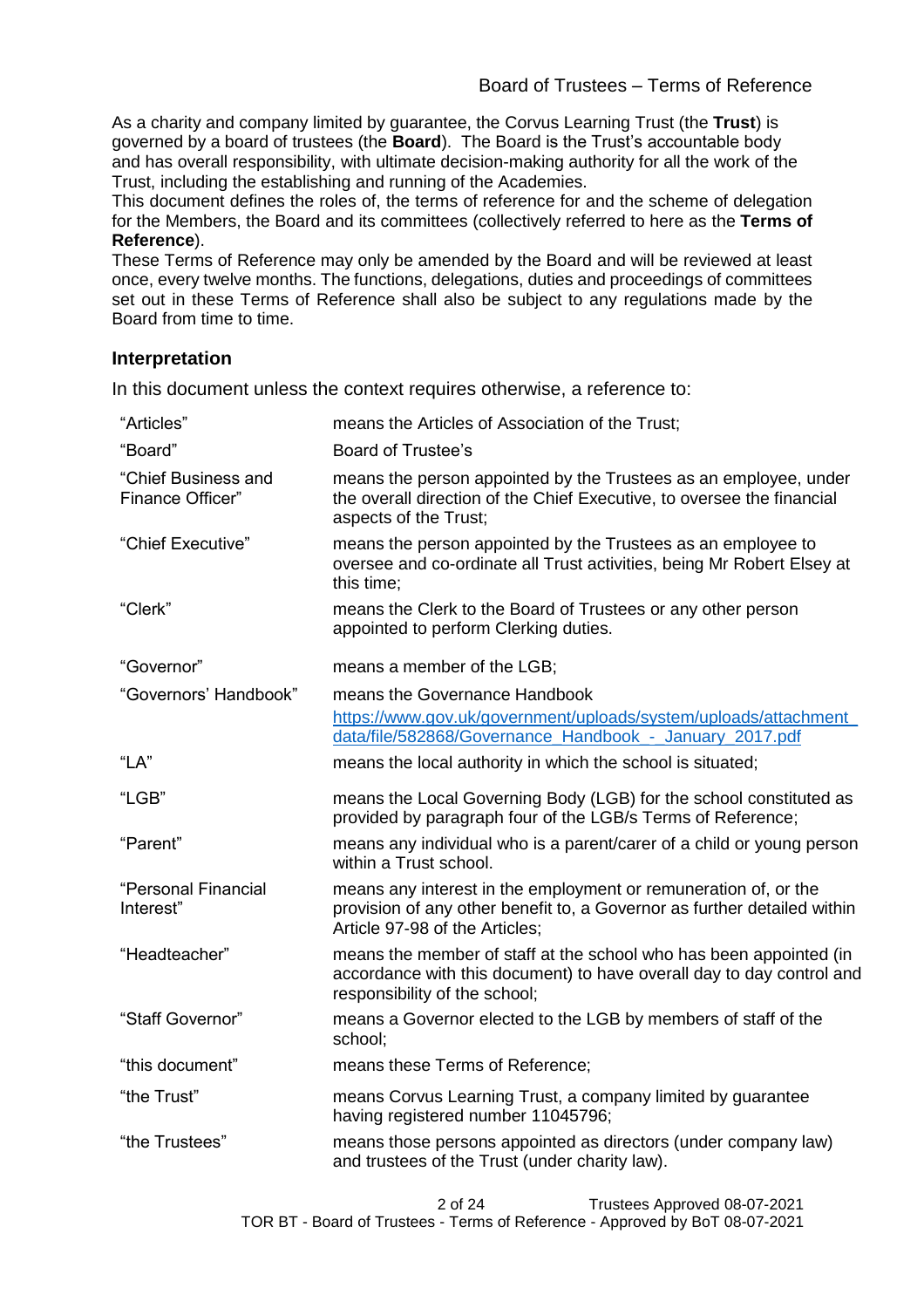A numbered paragraph is a reference to the paragraph so numbered in this document (or the sub-paragraph, as the case may be), and

Words importing one gender shall include any other gender, the singular number shall include the plural and vice versa and the headings are included for convenience only and shall not affect the construction of this document.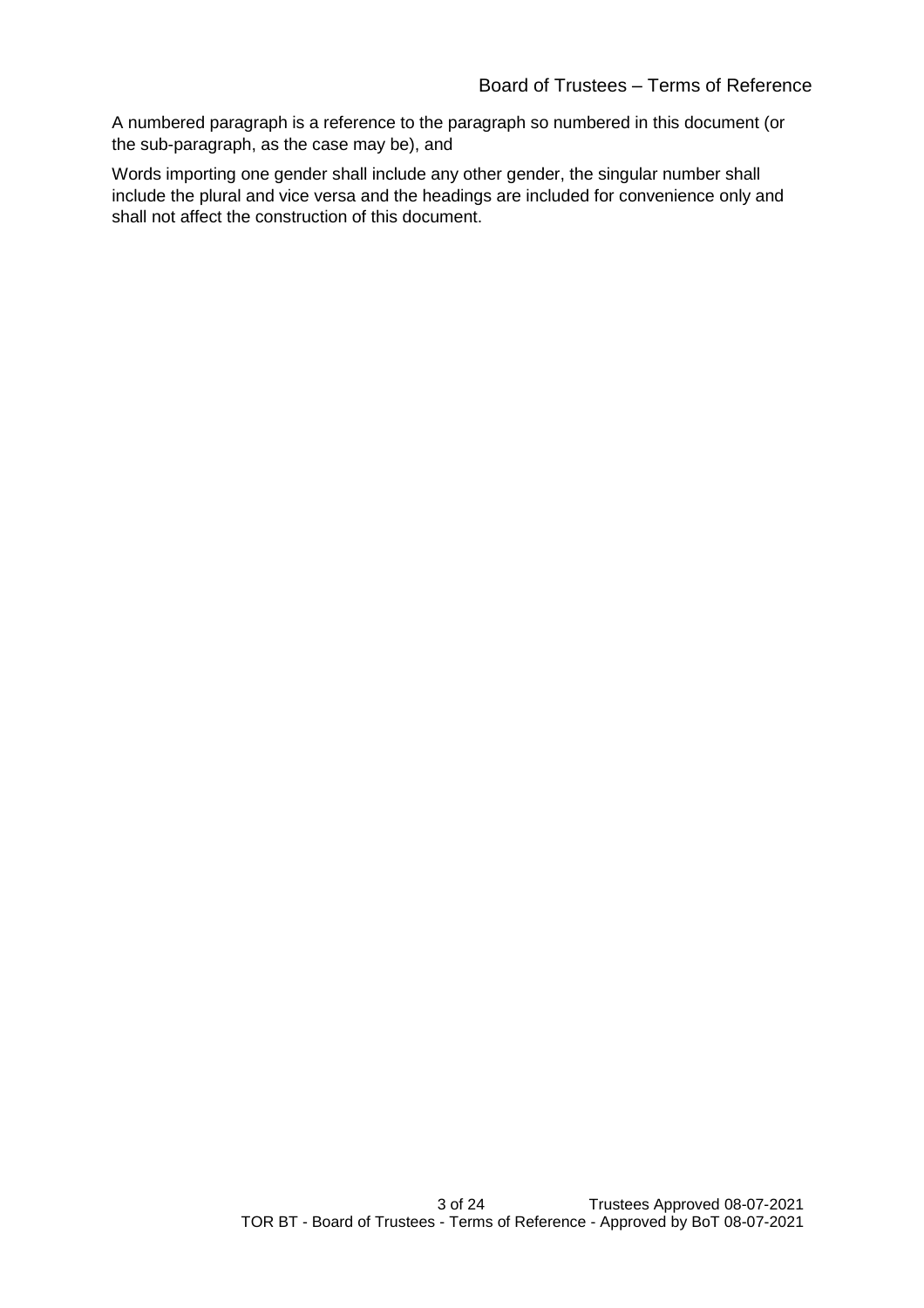## **1. Structure**

- 1.1 The Members of the Trust are akin to the shareholders of a company (except that they do not receive dividends). They have ultimate control over the Trust. They have a number of statutory rights and also rights set out in the Trust's Articles of Association (the **Articles**). The Members are aware of, and accept, the Nolan Committee's Seven Principles of Public Life as documented in Appendix 4.
	- 1.1.1 The statutory rights of the Members are:
		- The right to remove Trustees
		- The right to amend the Articles
		- The right to receive annual accounts
		- The right to appoint the auditors
	- 1.1.2 The rights of the Members under the Articles are:
		- The appointment of Trustees
		- The appointment and removal of Members
		- LGB Terms of Reference
- 1.2 The Board has overall responsibility and ultimate decision-making authority for all the work of the Trust, including the establishing and running of the Academies. The Academies that currently comprise the Trust are identified in Appendix 1. The schools which comprise the Trust (**Schools**) all have academy status and within the body of this document the term "School" will be used in preference to "Academy", in order to align with the desire to retain the existing identities of the schools.
- 1.3 The Board fulfils its responsibilities through strategic planning and by the setting of policy and standards, as well as taking responsibility for the oversight and management of risk. It will put the wellbeing and highest quality education of children first. It will support, monitor and challenge the CEO; the central team, School SLT (Senior Leadership Team) and LGB (Local Governing Body) understanding the challenges and pressures on schools and help leaders navigate these issues with sensitivity, optimism and ambition. However the Board has the authority to direct change where required. It will act with fairness, integrity and honesty in all its dealings with the Schools.
- 1.4 It is the Board's intention to support each of the Schools in the preservation and development of their individual identities and ethos.
- 1.5 In order to support the effective operation of the Trust and the Schools, the Board has established a number of committees (**Committees**) to which it has delegated certain of its powers and functions. These terms of reference (**Terms of Reference**) set out the constitution, membership and proceedings of the committees that the Board has established.
- 1.6 The Board has established two types of committee:
	- 1.6.1 main Board committees which are established to deal with Trust-wide matters such as finance, audit, pay and performance management (**Board Committees**);

and

- 1.6.2 LGBs to support the effectiveness of the Schools. LGBs are accountable to the Board, ensuring they fulfil the Trust's values, aims and objectives.
- 1.7 The meetings of the Board itself will focus on:
	- 1.7.1 setting the values, aims and objectives of the Trust;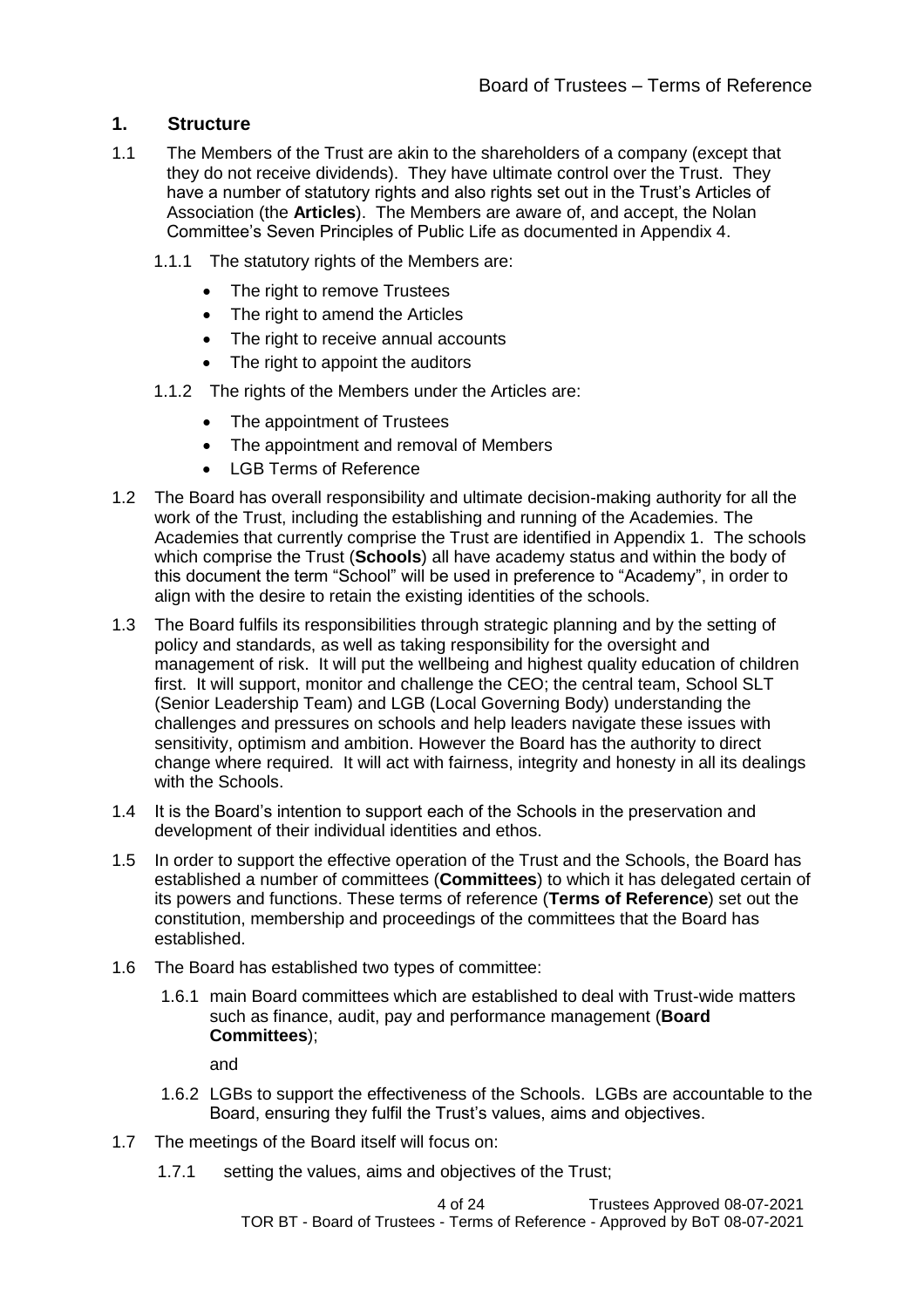- 1.7.2 strategic planning;
- 1.7.3 reviewing overall progress against the strategic plans and its objectives (particularly in respect of Outstanding outcomes, Sustainable growth and Excellent trust services), taking action where appropriate;
- 1.7.4 reviewing overall performance of the Trust and individual Schools (particularly in respect of educational broader outcomes, and financial performance), taking action where appropriate;
- 1.7.5 the setting of policy and standards;
- 1.7.6 the oversight and management of risk; and
- 1.7.7 addressing issues raised to its attention by any of its committees, in particular where decisions or priority setting is required.
- 1.8 The Board will be responsible for the selection, appointment and performance review of the Chief Executive Officer (the **CEO**).
- 1.9 The day-to-day management and responsibility for the running of the Schools in the Trust is delegated by the Board to the CEO, who will also serve as the Accounting Officer for the Trust. The CEO in turn will delegate management responsibilities to School headteachers (the **Headteachers**). The Headteachers will be supported by local leadership teams in each of the Schools. The CEO will be supported by a central team, including a Chief Business and Finance Officer (the **CBFO**).
- 1.10 The Board reserves the right to adjust the levels of delegations where it deems it necessary.
- 1.11 The overall structure of the Board and its Committees, together with the reporting arrangements for the Headteachers, is shown in Appendix 2.

#### **2 Committees**

- 2.1 The Board has to establish the following Board Committees:
	- 2.1.1 Education and Outcomes
	- 2.1.2 Business, Assets and Risk
- 2.2 The functions and delegated authorities of the Board Committees are defined in Appendix 3.
- 2.3 The Board has to establish LGBs for its Schools, each as a separate committee of the Board. An LGB may act in respect of one or more Schools. The current list of LGBs and the Schools in respect of which they operate is set out in Appendix 1. The functions and delegated authorities of the LGBs are defined in Appendix 3.
- 2.4 Each LGB is accountable to the Board and as such the Board will determine its terms of reference.

#### **3 Membership – Main Board Committees**

- 3.1 The Board has the authority to appoint and remove all Board Committee members.
- 3.2 The Board will ensure that Board Committee members have the necessary skills, background and experience to properly fulfil the relevant Board Committee functions. In accordance with best practice, the Board will carry out regular reviews of the skills and experience available to each Board Committee and will seek to develop additional capability and skills where required.
- 3.3 Each Board Committee shall have a minimum of three trustees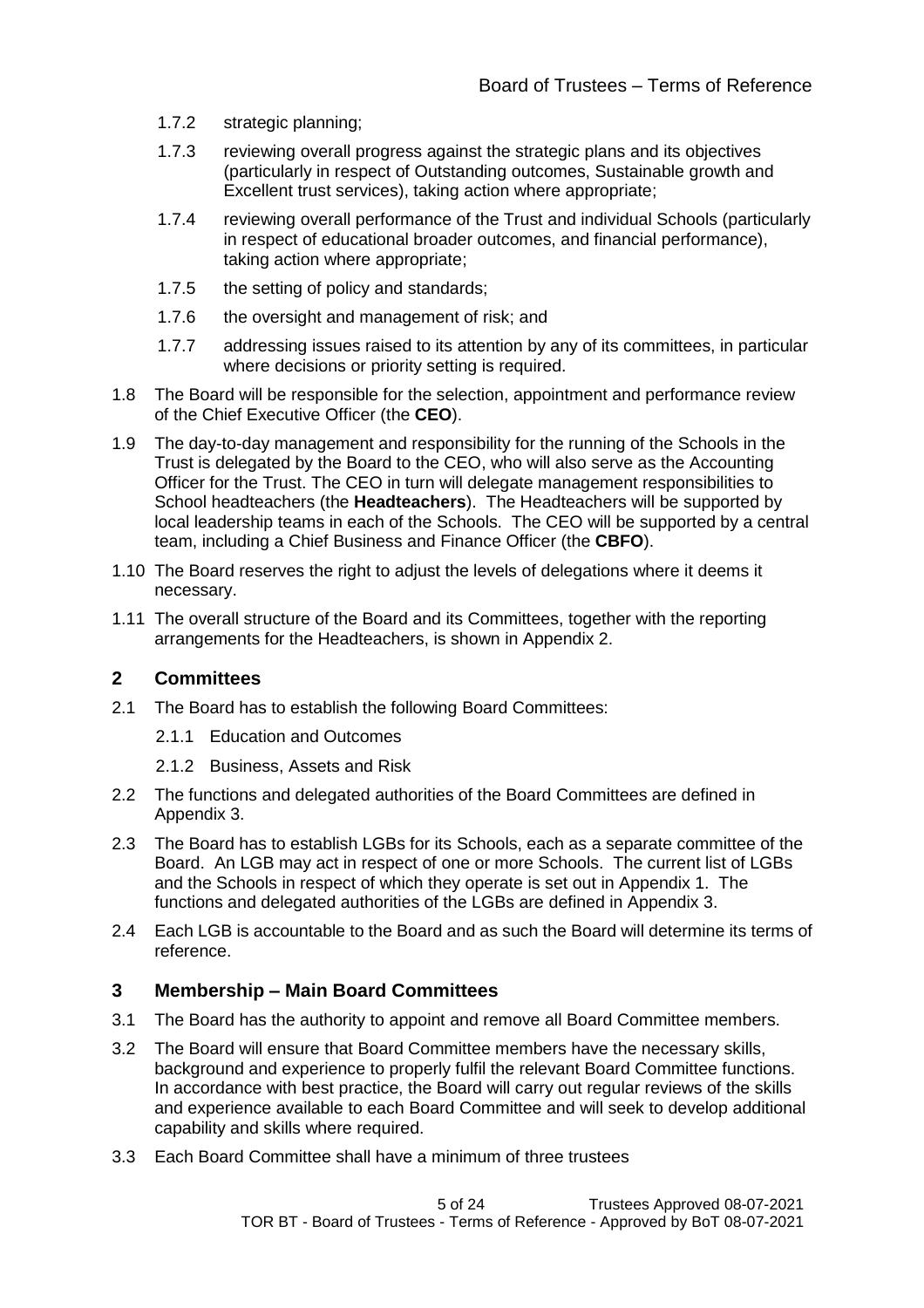- 3.4 The Chair of each Board Committee (**Chair**) shall be able to recommend to the members of the Board Committee and the Chair of the Board that up to two non-voting associate members be appointed to join the Board Committee. The term of appointment of an associate member shall be for a period of up to one year, but the appointment may be renewed.
- 3.5 The current Board Committee members are set out in the Register of Board Committee members maintained by the Trust which is published on the Trust website
- 3.6 Any Trustee is entitled to attend any meeting of a Board Committee.

## **4 Membership – LGBs**

4.1 Please refer to the LGB Terms of Reference.

## **5 Chairs of Committees**

- 5.1 The members of each Board Committee shall, at its first meeting of each academic year, elect a member who is also a Trustee to act as Chair. The committee may also elect a vice-chair or may elect a temporary replacement from among the members present at any meeting where the Chair is absent.
- 5.2 The members of each LGB shall annually propose an LGB member, who is not an employee of the Trust to act as Chair of the LGB, the appointment must be ratified by the Trust Board. The LGB members shall propose a Vice Chair, this must also be ratified by the Trust Board. In the absence of the Chair and Vice Chair the LGB can elect a temporary replacement from among the members present, to Chair the meeting.

## **6 Chairs Group**

- 6.1 The Vice-Chair of the Board of Trustees will meet the Chairs of the LGBs for the purposes of:
	- Strategic Direction and Progress
	- Maintaining alignment of priorities, values and direction
	- Sharing views on strategic matters of mutual interest
	- Identifying opportunities for improvement and growth
	- Reporting on the Progress of each School
- 6.2 Meetings of the Chairs Group will be held termly and arranged and minuted by the Clerk.

## **7 Authority, remit and responsibilities of the Committees**

- 7.1 Each Committee shall be responsible for the matters as set out in Appendix 3.
- 7.2 Each Committee is authorised by the Board to:
	- 7.2.1 carry on any activity authorised by these Terms of Reference; and
	- 7.2.2 seek any appropriate information that it properly requires to carry out its role.

## **8 Meetings**

- 8.1 The Board and its Committees will meet as often as is necessary to fulfil their responsibilities but at least three times a year.
- 8.2 Any Committee member can request that the Chair convenes a meeting of the Committee by giving reason and reasonable notice.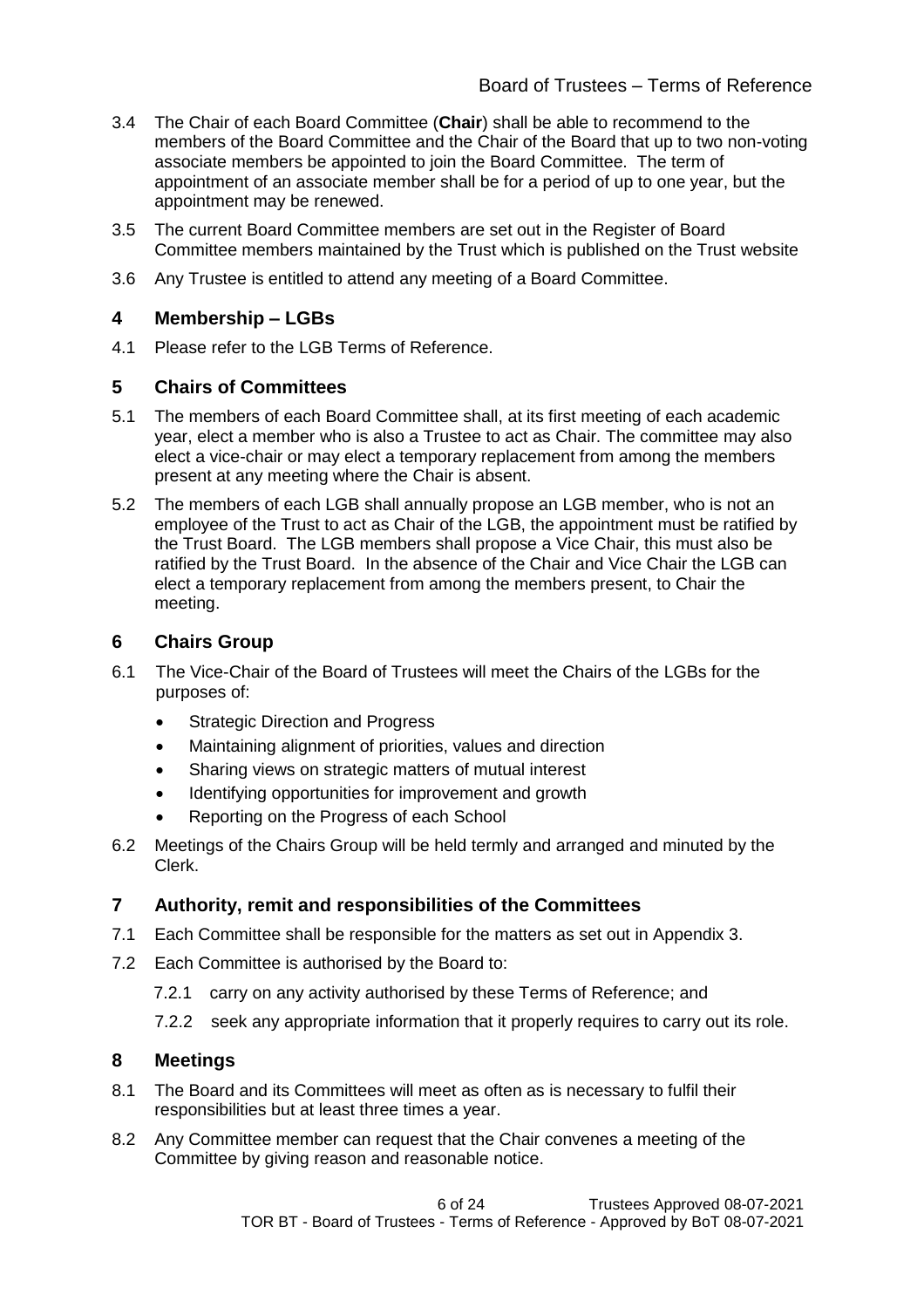- 8.3 An agenda agreed by the Chair and papers in support of the agenda will be sent to all attendees at least one week before the date of the meeting.
- 8.4 The quorum for the transaction of the business of a Board Committee shall be a majority of the Committee members. Each Committee member present in person shall be entitled to one vote. However Associate members are supernumerary and have no voting rights. Where there is an equal division of votes the Chair shall have a casting vote.
- 8.5 The CEO shall ensure that a Clerk is provided to take minutes at meetings of the Board Committees.
- 8.6 The quorum for the transaction of the business of LGB shall be a majority of the LGB Governors. Each LGB Governor present in person shall be entitled to one vote. However Associate Governors are supernumerary and have no voting rights. Where there is an equal division of votes the Chair shall have a casting vote.
- 8.7 The Chair of each LGB shall ensure that a clerk is provided to take minutes at meetings of the LGB.
- 8.8 A register of attendance shall be kept for each Committee's meetings and published annually.
- 8.9 Committees may invite one-off attendance at meetings from persons who are not Committee members or Board members to assist or advise on a particular matter or range of issues. Such persons may speak at the invitation of the Chair but shall not be entitled to vote.
- 8.10 By agreement of the Chair, and on an exceptional basis, the proceedings of a Committee may be conducted via telephone, video or other appropriate means.
- 8.11 Should confidential matters be discussed at a meeting of a Committee, these shall be noted in the Confidential Part 2 of the minutes. The Chair will decide whether a matter is to be considered confidential. The following is a non-exhaustive list of matters that will generally regarded to be confidential:
	- those concerning specific members of staff or pupils;
	- courses of action that might lead to redundancies, disciplinary action or dismissal;
	- consideration of legal advice, of estimates or tenders for work or supplies or valuations;
	- proposals to suspend or remove a member of a Committee;
	- formal complaints depending on the nature of the complaint;
	- matters regarded and identified by the Board as being confidential.
- 8.12 Within 10 working days of each meeting, each Committee will produce minutes of its meetings. The minutes of each meeting will be agreed by the Chair prior to issue and shall provide, as a minimum, the following:
	- Summary of topics discussed
	- Identification of any reports or papers discussed
	- Record of any decisions made
	- Record of actions placed (including actionees and timescales)
	- Matters raised to the attention of the Board for information
	- Matters raised to the attention of the Board for further discussion.
- 8.13 The minutes shall be provided to the members of the Committee within 15 working days of each Committee meeting. The Chair of the Board will arrange for the distribution of copies of the minutes of meetings of the Board (excluding any Confidential Part 2 minutes) to the Chairs of the LGBs.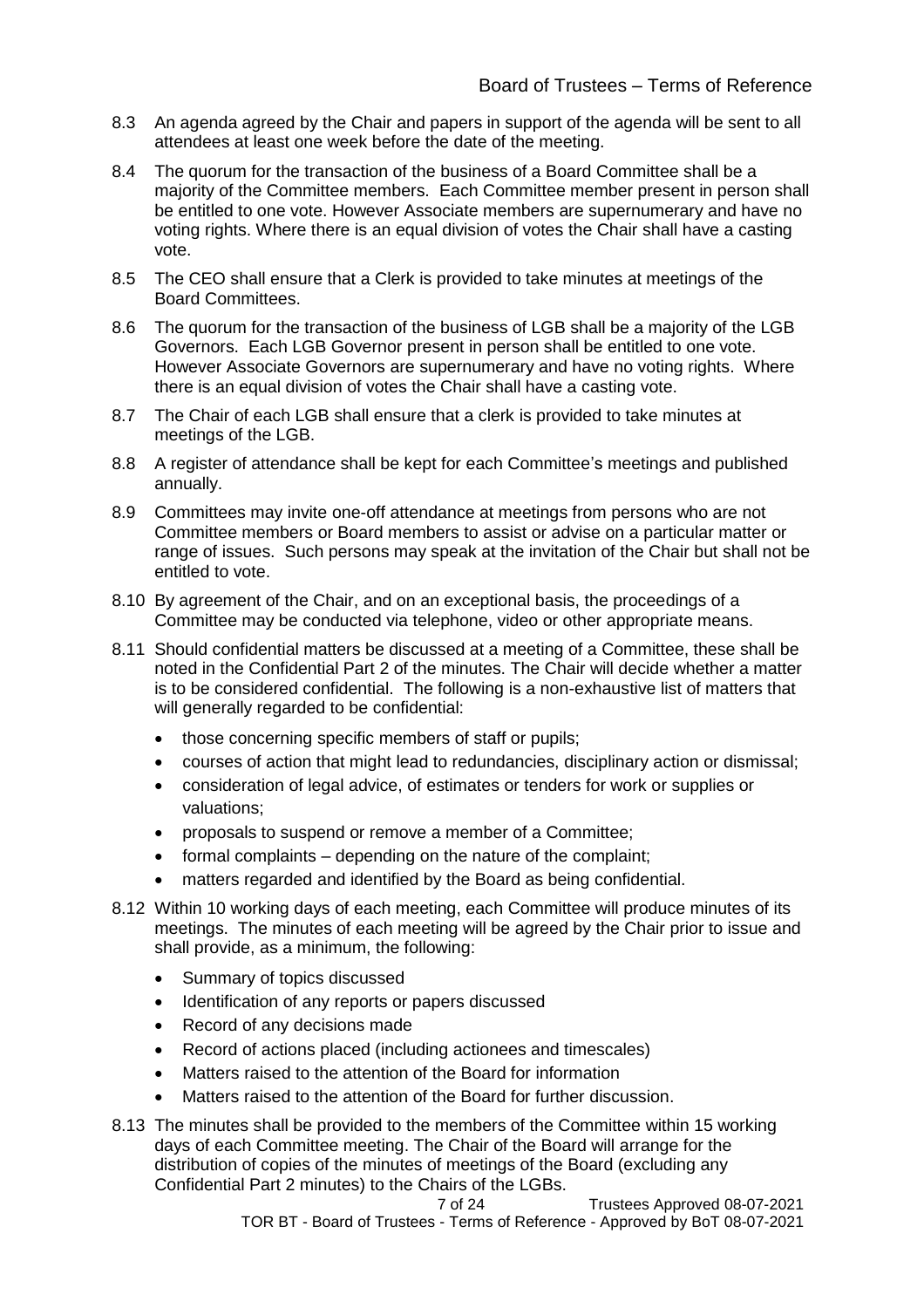- 8.14 The minutes shall be agreed and approved at the subsequent meeting of the Committee.
- 8.15 Committees shall arrange for the production and delivery of such other reports or updates as requested by the Board from time to time.
- 8.16 Each Committee shall conduct an annual review of its work and shall report the outcome and make recommendations to the Board.

#### **9 Conduct of Committee Members**

- 9.1 All Board members and Board Committee members shall observe at all times the provisions of the Trust's Code of Conduct, see Appendix 4.
- 9.2 Each LGB will adopt The Trust's Code of Conduct.

#### **10 Committee Members' Interests**

- 10.1 The Trust will maintain and publish as required a register of the business and pecuniary interests of Members, Trustees, LGBs, CEO and CBFO. The form of the register is described in the Trust's document entitled, "Register of Business and Pecuniary Interests".
- 10.2 Committee members are required to declare any business or other interests in any item being discussed at a meeting.
- 10.3 Each Committee member, if present at a Committee meeting, must disclose their interest, withdraw from the meeting and not vote on a matter if:
	- 10.3.1 there may be a conflict between their interests and the interests of any of the Schools or the Trust;
	- 10.3.2 there is reasonable doubt about their ability to act impartially in relation to a matter where a fair hearing is required; or
	- 10.3.3 they have a personal interest in a matter (this is where they and/or a close relative will be directly affected by the decision of the Committee in relation to that matter).

#### **11 Disqualification & Removal of Committee Members**

- 11.1 A person shall be ineligible for appointment to a Committee and, if already appointed, shall immediately cease to be a member if the relevant individual:
	- 11.1.1 is or becomes disqualified from holding office under the Trust's Articles of Association;
	- 11.1.2 is or becomes disqualified from holding office as a governor of a school or academy;
	- 11.1.3 is included in the list of teachers or workers considered by the Secretary of State as unsuitable to work with children or young people;
	- 11.1.4 is barred from any regulated activity relating to children;
	- 11.1.5 is or becomes bankrupt or makes any arrangement or composition with his/her creditors generally; or their estate has been sequestrated and the sequestration has not been discharged, annulled or reduced;
	- 11.1.6 is convicted of any criminal offence (other than minor offences under the Road Traffic Acts or the Road Safety Acts for which a fine or non-custodial penalty is imposed or any conviction which is a spent conviction for the purposes of the Rehabilitation of Offenders Act 1974);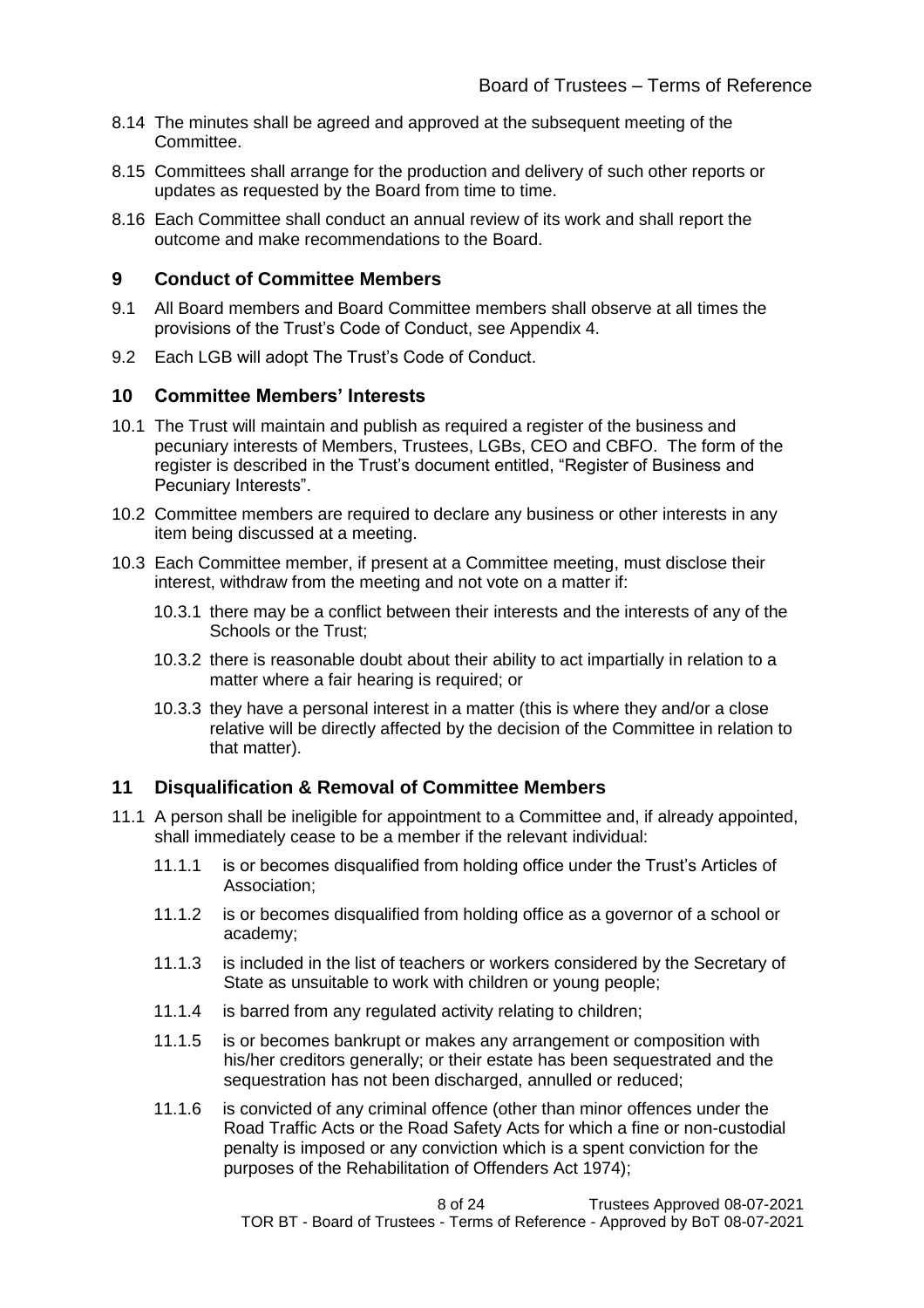- 11.1.7 has been fined for causing a nuisance or disturbance on school/academy premises during the 5 years prior to or since appointment or election as a Committee member;
- 11.1.8 refuses to an application being made to the Disclosure and Barring Services (DBS) for a criminal records check;
- 11.1.9 commits a serious breach of the Trust's Code of Conduct or any standing order or protocol implemented by the Board;
- 11.1.10 resigns his/her office by notice in writing to the relevant Chair;
- 11.1.11 in the case of a Headteacher, they cease to be the Headteacher;
- 11.1.12 in the case of an LGB member, their term of office expires and they are not re-appointed.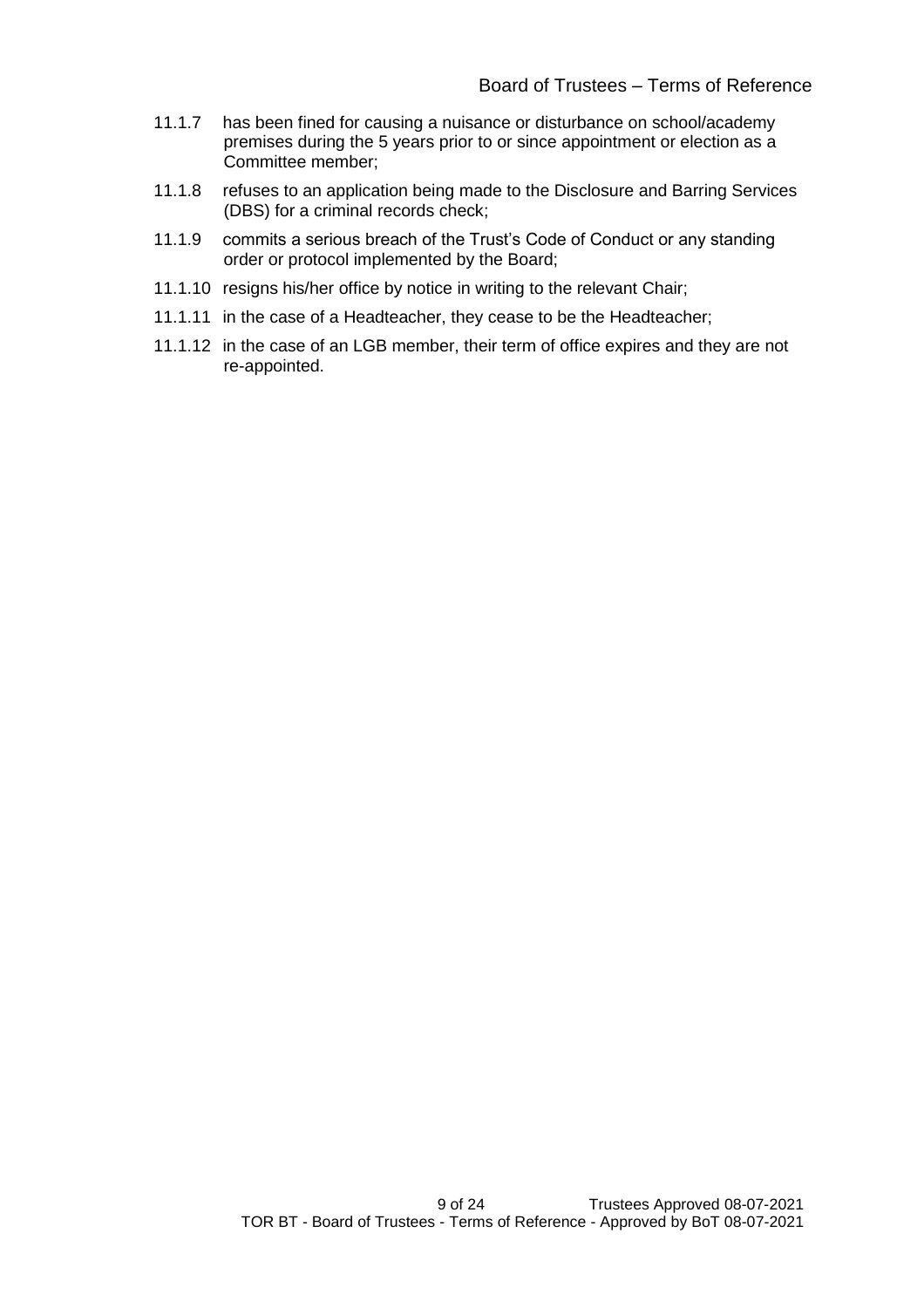## **Appendix 1**

## **Schools and Local Governing Bodies of the Trust**

1. The Schools in the Trust are:

Edgbarrow School Oaklands Infant School Oaklands Junior School Hatch Ride School

2. A separate LGB operates in respect of each of the following Schools or groups of Schools in the Trust:

> Edgbarrow School Oaklands Infant School Oaklands Junior School Hatch Ride School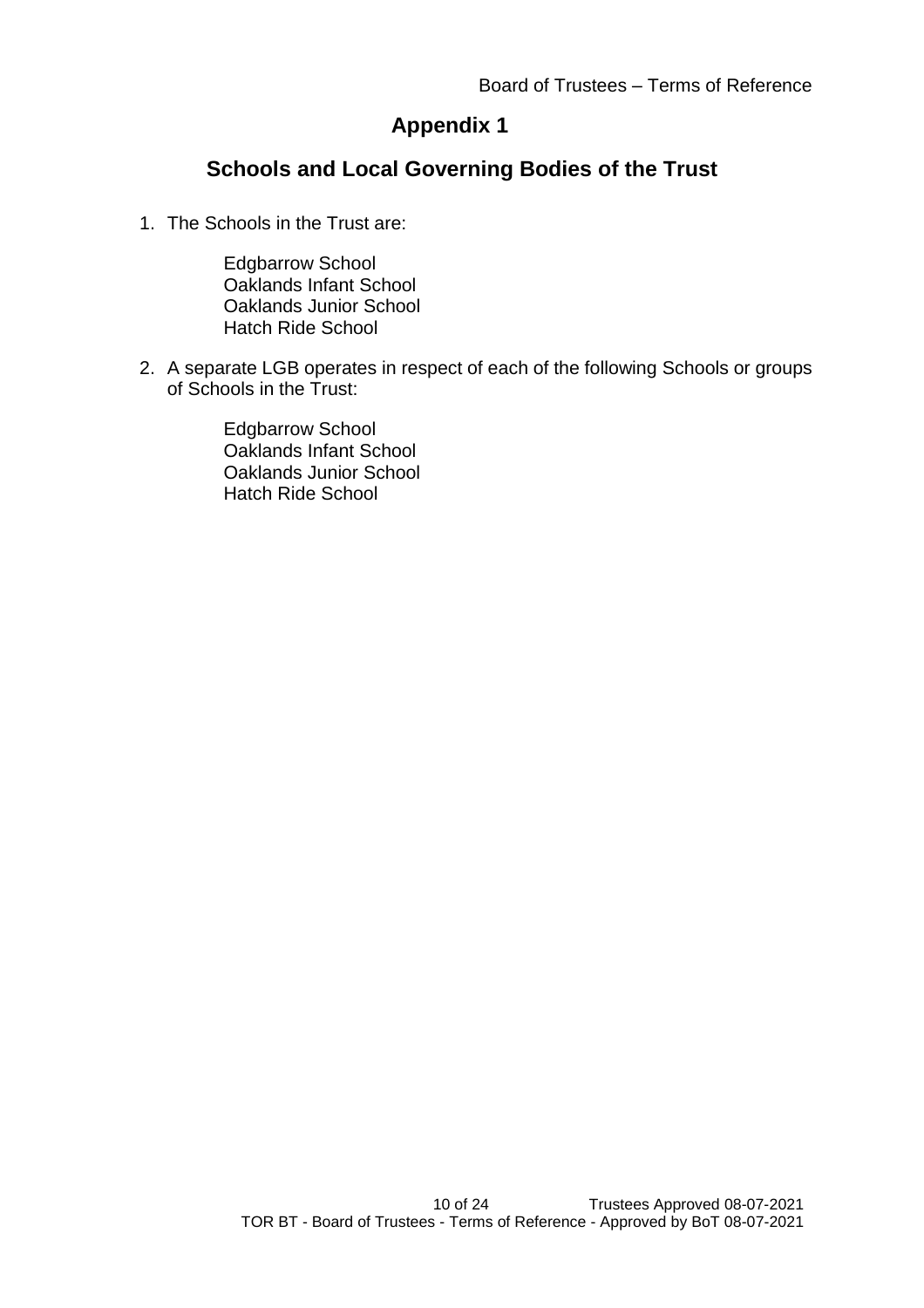Appendix 2 Trust structure Members **Board of Trustees** Educations & Business, Chairs Group CEO Assets & Risk Outcomes School LGB's x **Head Teachers** Central Office 4  $\label{eq:conformal} \mathcal{L}^{(1)}(x) = \mathcal{L}^{(1)}(x) = \mathcal{L}^{(1)}(x) = \mathcal{L}^{(1)}(x) = \mathcal{L}^{(1)}(x) = \mathcal{L}^{(1)}(x) = \mathcal{L}^{(1)}(x) = \mathcal{L}^{(1)}(x) = \mathcal{L}^{(1)}(x) = \mathcal{L}^{(1)}(x) = \mathcal{L}^{(1)}(x) = \mathcal{L}^{(1)}(x) = \mathcal{L}^{(1)}(x) = \mathcal{L}^{(1)}(x) = \mathcal{L}^{(1)}(x) = \$ Solid lines indicate reporting, delegation, tasking and information flow. Domed line indicated information exchange 

**Appendix 2 – Overall Trust Structure**

Board of Trustees – Terms of Reference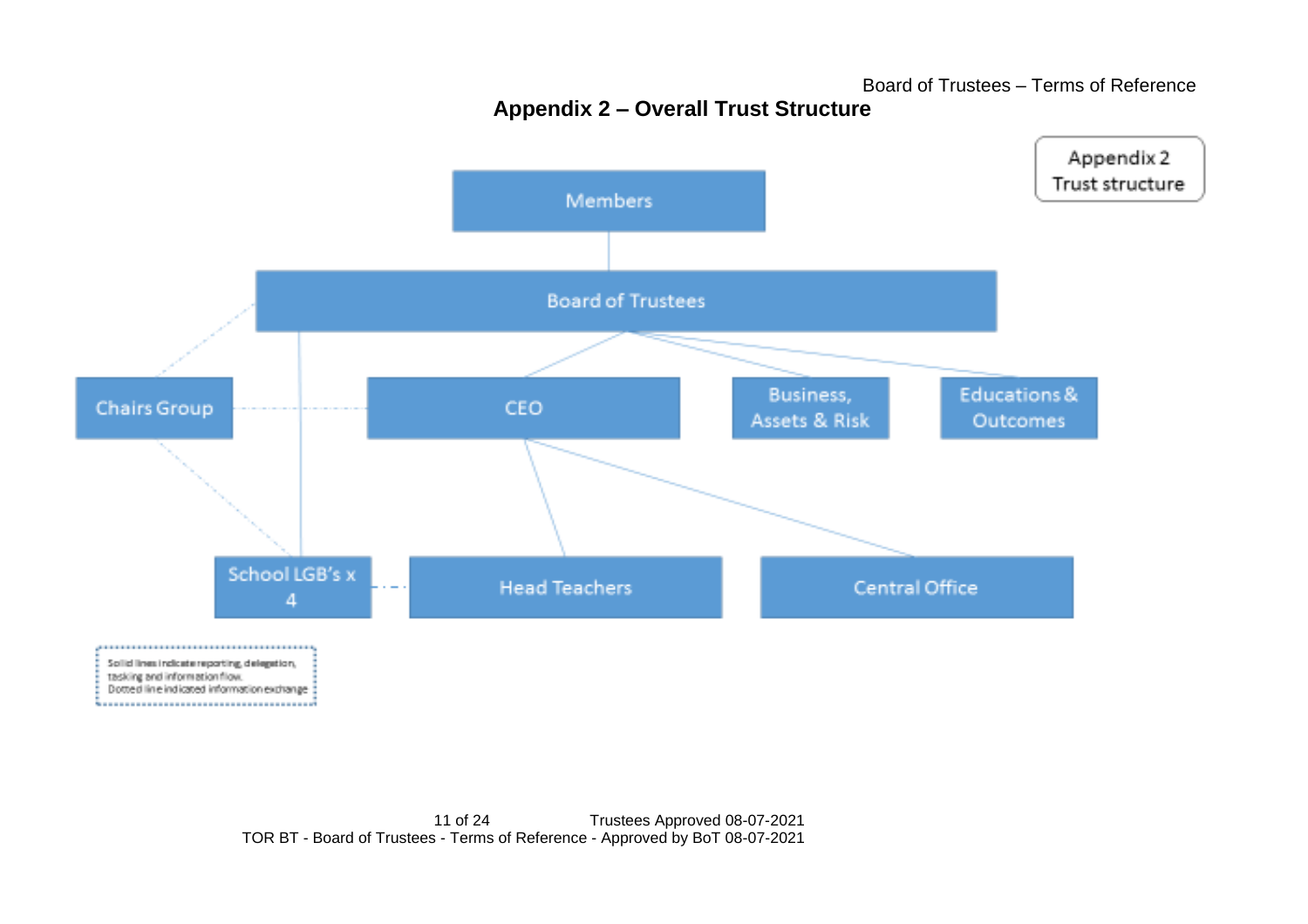## **Appendix 3**

## **Powers & Functions Delegated**

## **1 Introduction**

This appendix identifies the scope and defines the functions and delegated authorities of the Committees established by the Board in section 2 of these Terms of Reference. Each Committee will prepare, and have ratified by the Board, terms of reference which include a description of how it will manage the scope, functions and delegated authorities described in this appendix.

## **2 Education and Outcomes Committee**

- Staffing
- Related Central Team appointments and development
- In-year performance (including SLAs/targets)
- Outcomes (targets, predictions, outcomes)
- Teaching and learning
- Professional development and training
- Trips and visits
- School improvement plans

## **3 Business, Assets & Risk Committee**

- Trust budget (setting, monitoring, forecasting)
- Related Central Team appointments and development
- Pay
- Policies
- Growth and grants
- Premises and Health and Safety
- Risk management and insurance
- Services (including SLAs), contracts and procurement
- IT
- Internal Audit
- To consider the appointment of the external auditor and assess independence of the external auditor, ensuring that key audit personnel are rotated at appropriate intervals.
- To oversee the process for selecting the external auditor and make recommendations through the Board to the Members regarding the appointment/re-appointment of the external auditor.
- To discuss with the external auditor the nature and scope of each forthcoming audit and to ensure that the external auditor receives the fullest co-operation.
- To recommend the audit fees to the Board and pre-approve any fees in excess of £1,000 in respect of non-audit services provided by the external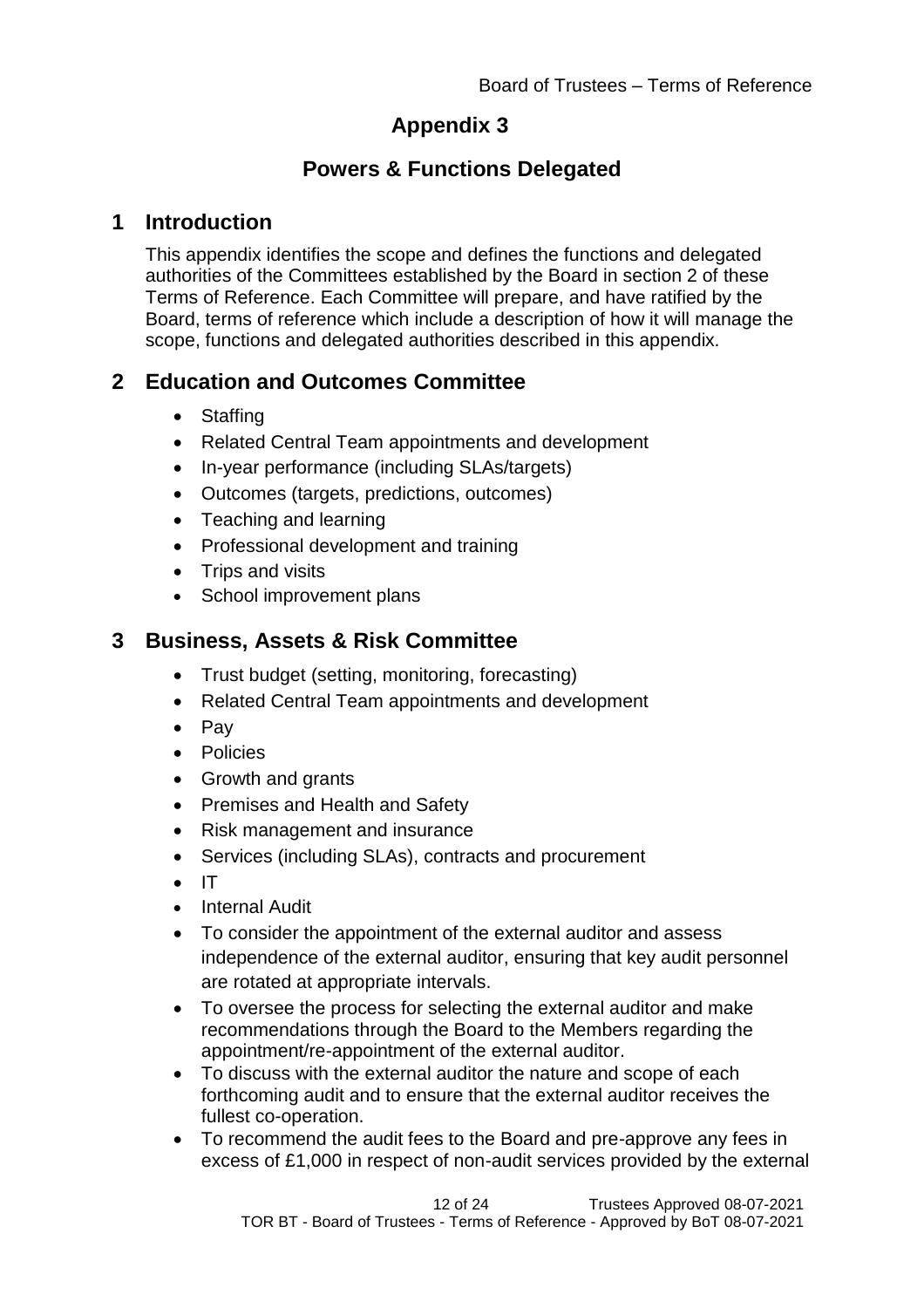auditor and to ensure that the provision of non-audit services does not impair the external auditors' independence or objectivity.

- To review the external auditor's annual management letter and all other reports and recommendations, together with the appropriateness of management's response.
- To make appropriate recommendations through the Board to the Members to consider at any general meeting where the accounts are laid before Members.
- To review the performance of the external auditor on an annual basis.
- To review and consider the circumstances surrounding any resignation or dismissal of the external auditor.
- To maintain, and provide to the Board as required, an overview of the risks to internal financial controls within the Trust (including the controls within the Schools) and other significant risks facing the Trust, to ensure that these risks are being managed and to ensure that the position is appropriately reflected in the governance statement that accompanies the Trust's annual accounts.

## **4 Local Governing Bodies**

- Ensuring that the vision, ethos and strategic direction of the School are clearly defined
- Ensuring that the Headteacher performs his or her responsibilities for the educational performance of the School
- Ensuring the sound, proper and effective use of the School's financial resources.

## **5 Levels of Financial Delegation**

The delegated financial authorities are defined in the table below. The internal control arrangements will ensure that the Trust operates in accordance with these levels of authority.

| <b>Scope of</b><br><b>Delegation</b> | <b>Trust</b><br><b>Board</b> | <b>CEO</b> | <b>CBFO</b>    | <b>LGB</b> | <b>Head</b> | <b>SBM</b> |
|--------------------------------------|------------------------------|------------|----------------|------------|-------------|------------|
| Primary                              | >E20,000                     | £20,000    | $\overline{0}$ | £10,000    | As          | As         |
| Secondary                            | >E20,000                     | £20,000    | $\overline{0}$ | £20,000    | set         | set        |
| Central                              | >E5,000                      | £5,000     | £1,000         |            | by          | by         |
| Trust                                |                              |            |                |            | the         | the        |
|                                      |                              |            |                |            | <b>LGB</b>  | LGB        |
|                                      |                              |            |                |            | within      | within     |
|                                      |                              |            |                |            | <b>LGB</b>  | <b>LGB</b> |
|                                      |                              |            |                |            | levels      | levels     |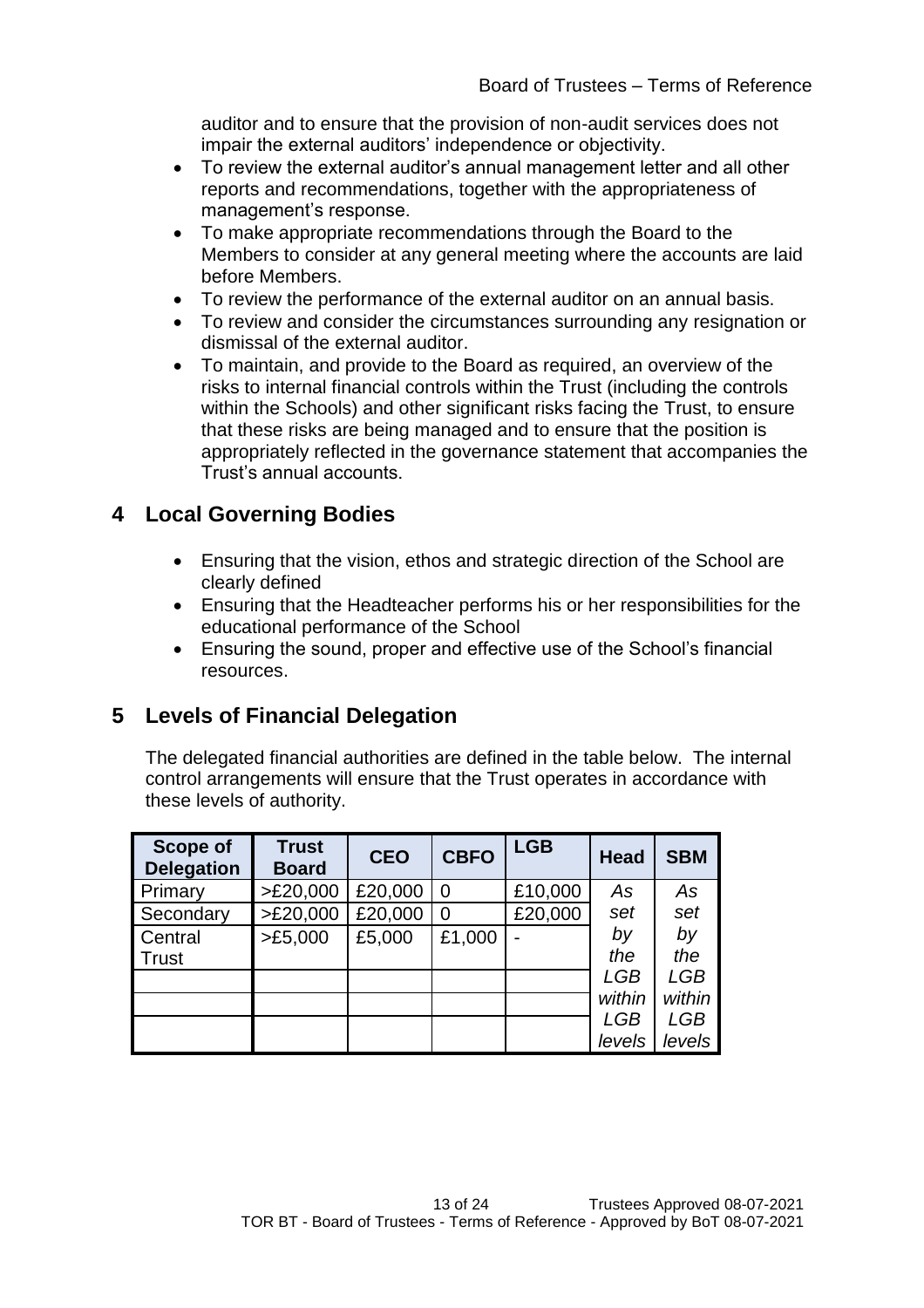## **6 Scheme of Delegation**

The tables below detail the functions, responsibilities and authorities delegated to each of the Committees, the CEO and the Headteachers. The following notes apply to these tables:

- 1. The  $\checkmark$  symbol in the tables indicates who has the responsibility and authority to take action on the relevant topic; where more than one action area is involved (e.g. report and review), a clarifying note is added to indicate who is responsible for what.
- 2. "Advise" indicates that, wherever possible, this committee/individual should be consulted on the topic before any decision is made.
- 3. The initial appointment of the Members and Trustees is covered in the Articles of Association, which were agreed as part of the establishment of the Trust.
- 4. The CEO column covers the CEO's specific functional responsibility, rather than when he/she is acting as a Trustee.
- 5. The Board reserves the right to intervene in the appointment and removal of LGB Governors in the event that a School's performance deteriorates and consistently falls below "Good" and remains there despite the provision of additional help and support from the Trust.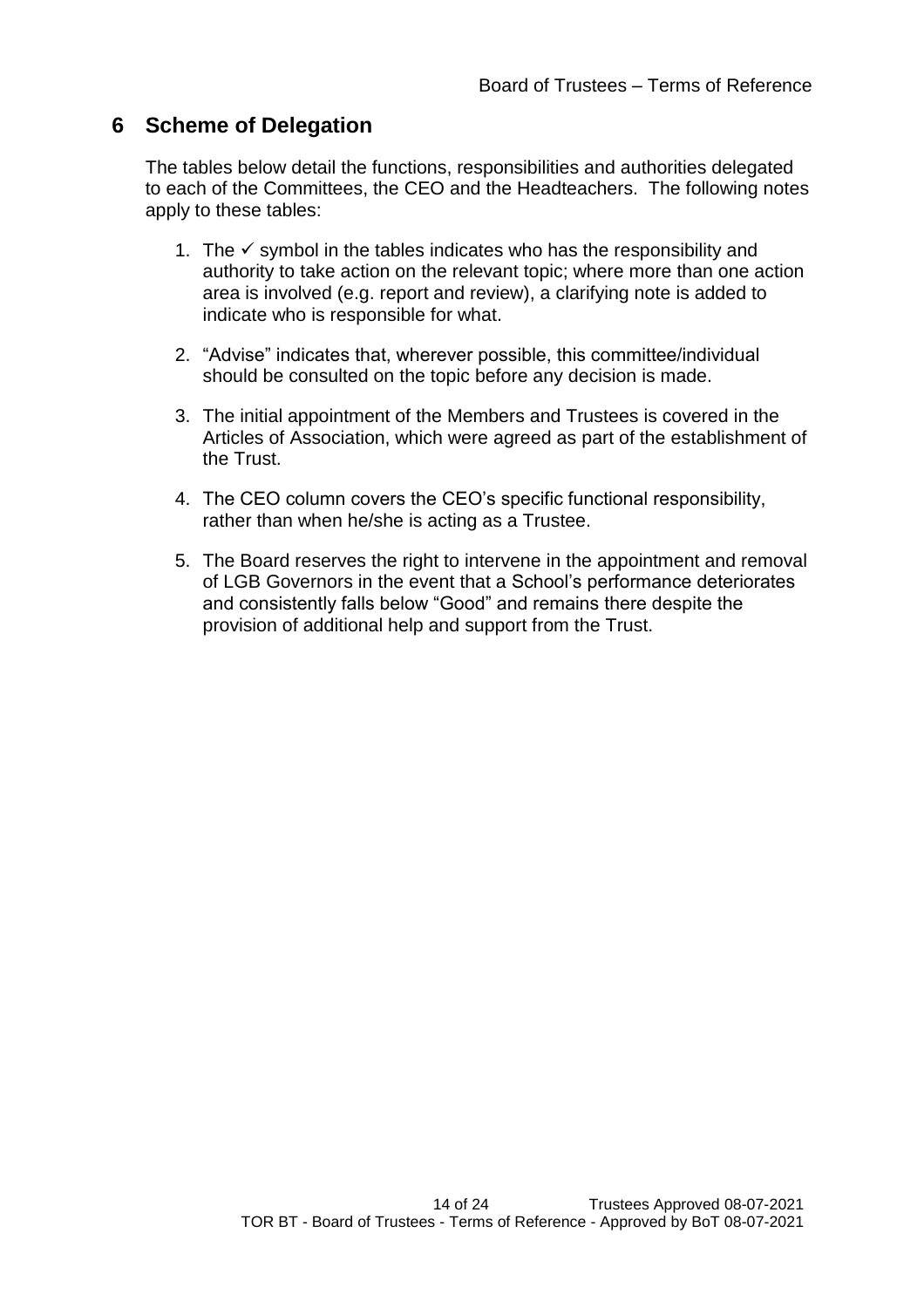| <b>Area</b> | <b>Function</b>                                                            | <b>Members</b> | <b>Trust</b><br><b>Board</b> | <b>Education</b><br>&<br><b>Outcomes</b><br><b>Committee</b> | <b>Business,</b><br><b>Assets &amp;</b><br><b>Risk</b> | <b>LGB</b> | <b>CEO</b><br>(Note 3) | <b>Head</b> |
|-------------|----------------------------------------------------------------------------|----------------|------------------------------|--------------------------------------------------------------|--------------------------------------------------------|------------|------------------------|-------------|
|             | Members: appoint/remove (Note 3)                                           |                | Advise                       |                                                              |                                                        |            |                        |             |
|             | Role descriptions for Members: agree                                       |                | Advise                       |                                                              |                                                        |            |                        |             |
|             | Trustees: appoint/remove                                                   |                | Advise                       |                                                              |                                                        |            |                        |             |
|             | Terms of Reference for Trustees/Chair/<br>specific roles/Committees: agree |                |                              |                                                              |                                                        |            | Advise                 |             |
|             | Board chair: appoint and remove                                            |                | <b>Advise</b>                |                                                              |                                                        |            |                        |             |
| Governance  | Board Committee members: appoint and remove                                |                |                              |                                                              |                                                        |            |                        |             |
| Team        | Board Committee chairs: appoint and remove                                 |                |                              |                                                              |                                                        |            |                        |             |
|             | LGB members: appoint, remove and manage<br>elections (Note 5)              |                |                              |                                                              |                                                        |            |                        |             |
|             | <b>LGB Chairs: appoint and remove</b>                                      |                | $\checkmark$                 |                                                              |                                                        | Advise     |                        |             |
|             | <b>LGB Vice Chairs: appoint and remove</b>                                 |                |                              |                                                              |                                                        | Advise     |                        |             |
|             | Clerk to Trustees: appoint and remove                                      |                |                              |                                                              |                                                        |            |                        |             |
|             | Clerk to LGB: appoint and remove                                           |                |                              |                                                              |                                                        |            |                        | Advise      |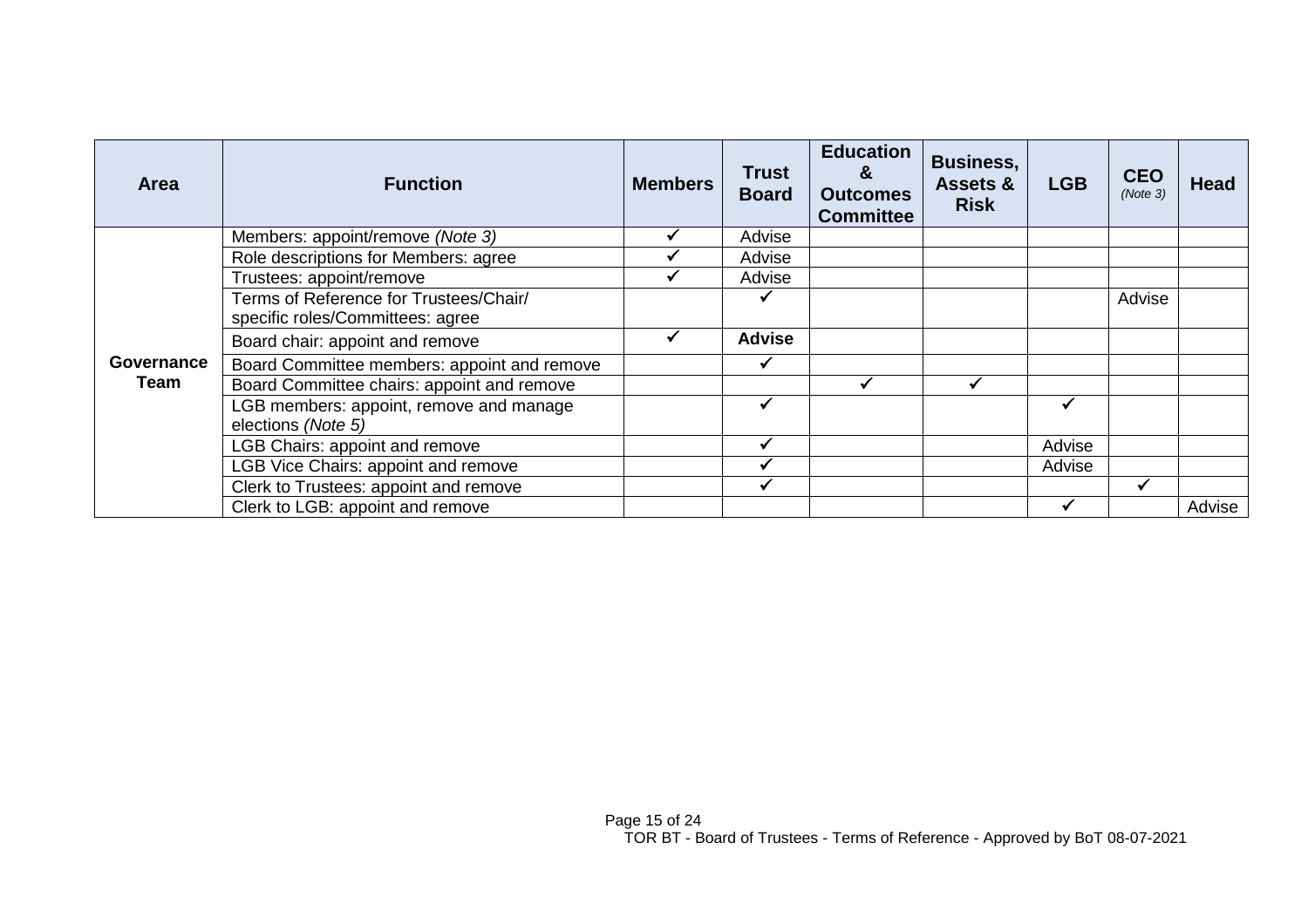| <b>Area</b>                    | <b>Function</b>                                                                                              | <b>Members</b> | <b>Trust</b><br><b>Board</b> | <b>Education</b><br>&<br><b>Outcomes</b><br><b>Committee</b> | <b>Business,</b><br>Assets &<br><b>Risk</b> | <b>LGB</b> | <b>CEO</b> | <b>Head</b> |
|--------------------------------|--------------------------------------------------------------------------------------------------------------|----------------|------------------------------|--------------------------------------------------------------|---------------------------------------------|------------|------------|-------------|
|                                | Articles of Association: review and agree                                                                    |                | Advise                       |                                                              |                                             |            |            |             |
|                                | Governance structure (committees) for the Trust:<br>establish and review annually                            |                |                              |                                                              |                                             |            |            |             |
|                                | Terms of reference for Board Committees and<br>scheme of delegation of LGB: establish and<br>review annually |                |                              |                                                              |                                             |            | Advise     |             |
|                                | Training programme for Trustees and LGB<br>members: develop and oversee delivery                             | Oversee        |                              | $\checkmark$<br>Develop                                      |                                             |            |            |             |
|                                | Training programme for LGB members: develop<br>& oversee delivery                                            |                |                              |                                                              |                                             | Oversee    |            |             |
|                                | Trustee Skills audit: complete and recruit to fill<br>identified gaps                                        |                | ✓                            |                                                              |                                             |            |            |             |
| Governance<br><b>Structure</b> | LGB Skills audit: complete and recruit to fill<br>identified gaps                                            |                |                              |                                                              |                                             |            |            |             |
|                                | Self-review of Trust Board and committees:<br>complete annually                                              |                |                              |                                                              |                                             |            |            |             |
|                                | Self-review of LGB: complete annually                                                                        |                |                              |                                                              |                                             | ✓          |            |             |
|                                | LGB Chair's performance: carry out 360° review<br>periodically                                               |                | <b>Oversee</b>               |                                                              |                                             | ✓          |            |             |
|                                | Members Succession: plan and review annually                                                                 | ✓              |                              |                                                              |                                             |            |            |             |
|                                | Trustee Succession: plan and review annually                                                                 |                | ✓                            |                                                              |                                             |            |            |             |
|                                | LGB Succession: plan and review annually                                                                     |                | ✓                            |                                                              |                                             |            |            |             |
|                                | Annual schedule of business for Trust Board and<br>Board Committees: establish and agree                     |                |                              |                                                              |                                             |            | Advise     |             |
|                                | Annual schedule of business for LGB; establish<br>and agree                                                  |                |                              |                                                              |                                             |            | Advise     | Advise      |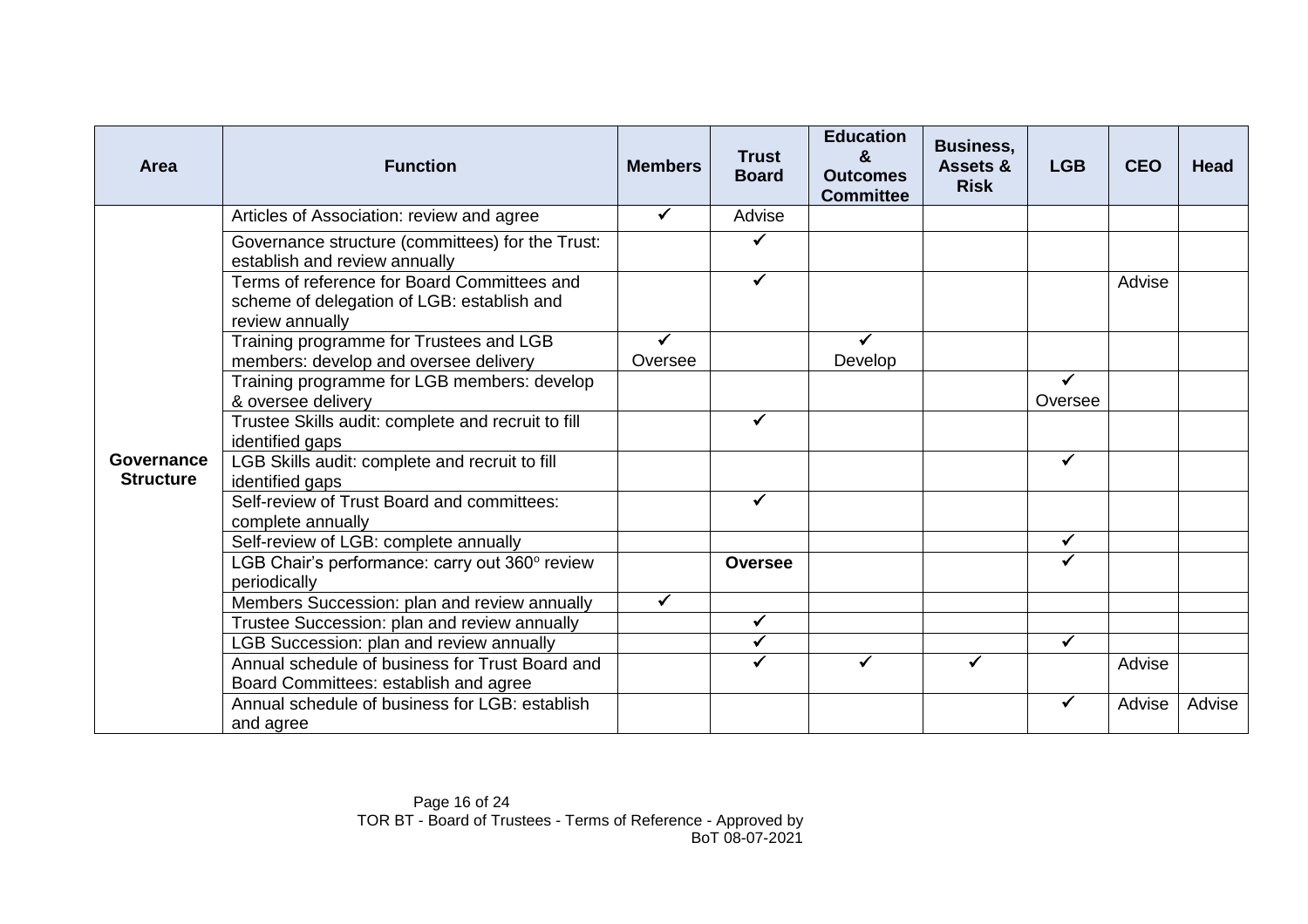| Area                           | <b>Function</b>                                                                                                                                                                                                                                             | <b>Members</b> | <b>Trust</b><br><b>Board</b> | <b>Education</b><br>&<br><b>Outcomes</b><br><b>Committee</b> | <b>Business,</b><br>Assets &<br><b>Risk</b> | <b>LGB</b>    | <b>CEO</b> | <b>Head</b>  |
|--------------------------------|-------------------------------------------------------------------------------------------------------------------------------------------------------------------------------------------------------------------------------------------------------------|----------------|------------------------------|--------------------------------------------------------------|---------------------------------------------|---------------|------------|--------------|
|                                | Engage with stakeholders                                                                                                                                                                                                                                    | $\checkmark$   | $\checkmark$                 |                                                              | ✓                                           | ✓             | ✔          | ✔            |
|                                | Trust's vision and strategy, identifying key priorities<br>and key performance indicators (KPIs) against<br>which progress towards achieving the vision can be<br>measured: determine and approve                                                           |                | $\checkmark$                 | Advise                                                       | Advise                                      | Advise        | Advise     | Advise       |
|                                | Trust-wide policies which reflect the Trust's ethos<br>and values, including: admissions; charging and<br>remissions; complaints; expenses; health and<br>safety, premises management; data protection and<br>FOI; staffing policies: determine and approve |                | ✓                            |                                                              | ✓                                           |               | Advise     | Advise       |
|                                | Central spend / top slice: agree                                                                                                                                                                                                                            |                | $\checkmark$                 |                                                              |                                             |               | Advise     |              |
|                                | Budget plan to support delivery of Trust key<br>priorities: agree                                                                                                                                                                                           |                | ✓                            |                                                              |                                             |               |            |              |
| <b>Strategic</b><br>Leadership | Management of risk: establish register, review and<br>monitor                                                                                                                                                                                               |                | $\checkmark$                 | Advise                                                       | Advise                                      | $\checkmark$  | Advise     | Advise       |
|                                | Trust's staffing structure: agree                                                                                                                                                                                                                           |                | $\checkmark$                 | Advise                                                       | Advise                                      |               | Advise     |              |
|                                | Chief Executive Officer: appoint and dismiss                                                                                                                                                                                                                | Advise         | $\checkmark$                 |                                                              |                                             |               |            |              |
|                                | School's vision and strategy, agreeing key priorities<br>and key performance indicators (KPIs) against<br>which progress towards achieving the vision can be<br>measured: determine and approve                                                             |                | $\checkmark$                 |                                                              |                                             | ✓             | Advise     | ✓            |
|                                | School-level policies which reflect the school's<br>ethos and values, including admissions; SEND;<br>safeguarding and child protection; curriculum;<br>behaviour: determine and approve                                                                     |                | $\checkmark$                 |                                                              |                                             | ✔             | Advise     | Advise       |
|                                | School's staffing structure: agree                                                                                                                                                                                                                          |                |                              |                                                              |                                             | <b>Advise</b> | ✓          | $\checkmark$ |
|                                | Headteacher: appoint and dismiss                                                                                                                                                                                                                            |                | $\checkmark$                 |                                                              |                                             | <b>Advise</b> | ✓          |              |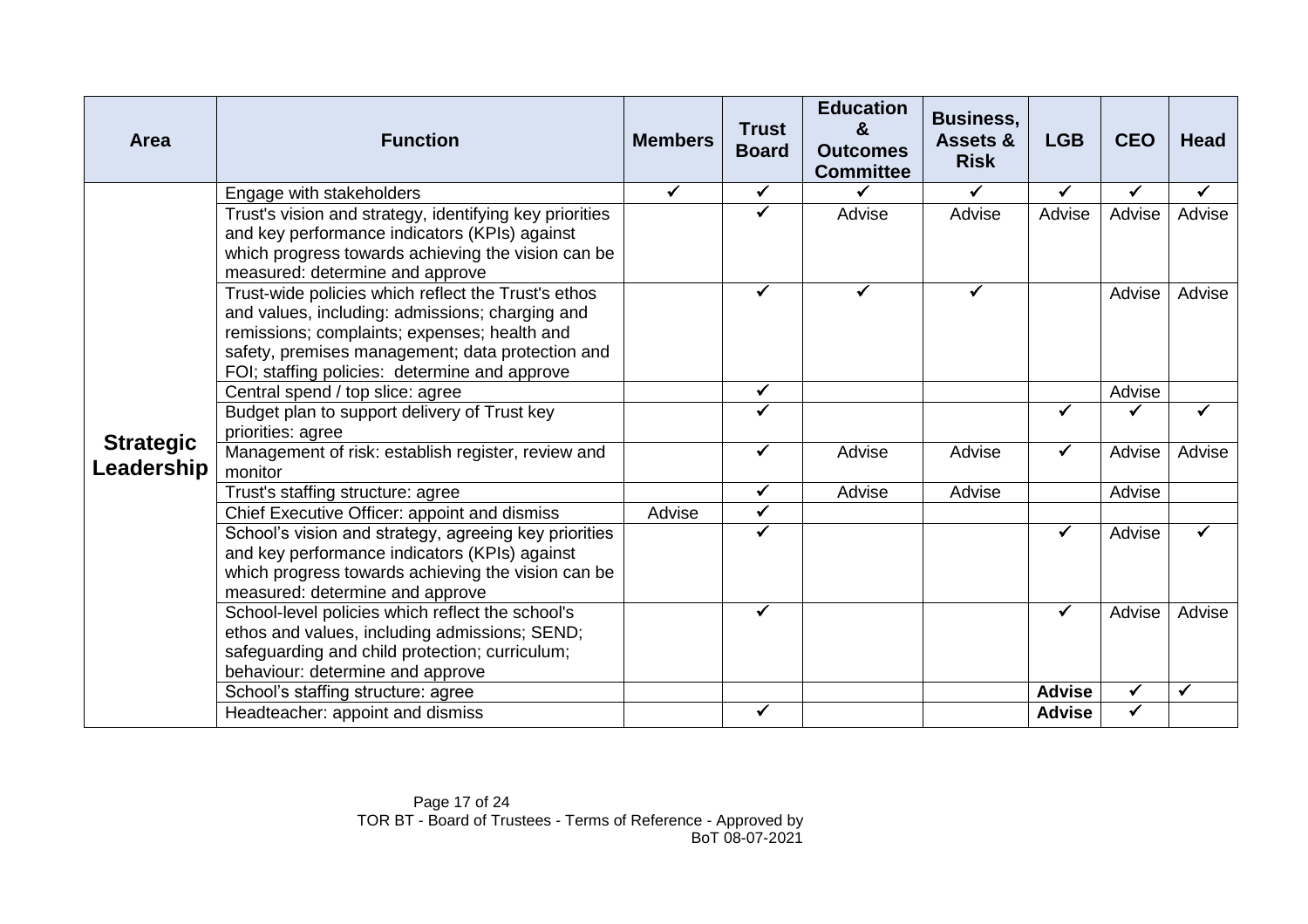| To implement the organisational change policy and |  |  | Advise | Advise |
|---------------------------------------------------|--|--|--------|--------|
| the redundancy policy through to conclusion, in   |  |  |        |        |
| deemed necessarv                                  |  |  |        |        |

| <b>Area</b>      | <b>Function</b>                                                                                                                                                                    | <b>Member</b><br>S     | <b>Trust</b><br><b>Board</b> | <b>Education</b><br>$\mathbf{z}$<br><b>Outcomes</b><br><b>Committee</b> | <b>Business,</b><br><b>Assets &amp;</b><br><b>Risk</b> | <b>LGB</b>                            | <b>CEO</b>     | <b>Head</b>    |
|------------------|------------------------------------------------------------------------------------------------------------------------------------------------------------------------------------|------------------------|------------------------------|-------------------------------------------------------------------------|--------------------------------------------------------|---------------------------------------|----------------|----------------|
| <b>Reporting</b> | Reporting arrangements for progress on key Trust<br>priorities: agree                                                                                                              |                        | ✔                            | Advise                                                                  | Advise                                                 |                                       | Advise         |                |
|                  | Reporting arrangements for progress on key<br>School priorities: agree                                                                                                             |                        | ✓                            |                                                                         |                                                        | ✓                                     | Advise         | Advise         |
|                  | Report to Trust Board on curriculum and<br>education outcomes: deliver termly and review                                                                                           |                        | Review                       | ✓                                                                       |                                                        |                                       | Deliver        | Deliver        |
|                  | Report to LGB on curriculum and education<br>outcomes: deliver termly and review                                                                                                   |                        |                              |                                                                         |                                                        | ✓<br>Review                           | Advise         | <b>Deliver</b> |
|                  | Report material student issues in the Trust<br>(including attendance, exclusions, punctuality and<br>disciplinary matters) and trends to Trust Board:<br>deliver termly and review |                        | Review                       |                                                                         |                                                        |                                       | <b>Deliver</b> | <b>Deliver</b> |
|                  | Report material student issues in School<br>(including attendance, exclusions, punctuality and<br>disciplinary matters) and trends to LGB: deliver<br>termly and review            |                        |                              |                                                                         |                                                        | Review                                | Advise         | <b>Deliver</b> |
|                  | Publication on Trust and Schools' websites of all<br>required details on governance arrangements:<br>ensure publication                                                            |                        |                              |                                                                         |                                                        | $\checkmark$<br>School<br>Websit<br>e |                |                |
|                  | Annual report on performance of the Trust: submit<br>to Members and publish Finances, Education,<br>Strategy                                                                       | $\checkmark$<br>Review | ✓<br>Report                  | ✓<br>Report                                                             | Report                                                 |                                       | Advise         |                |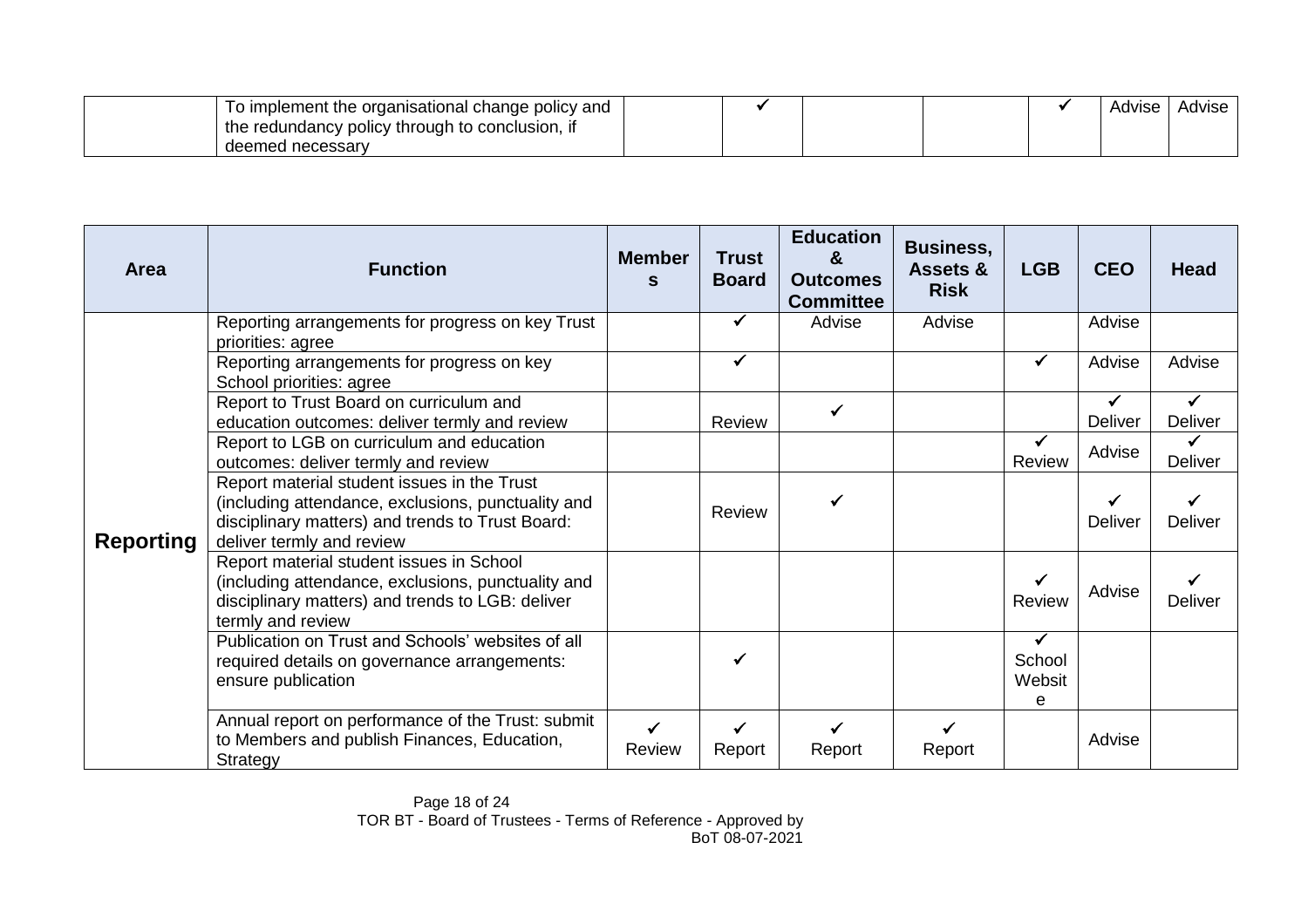| Area                                   | <b>Function</b>                                                                                                                                                         | <b>Members</b> | <b>Trust</b><br><b>Board</b> | <b>Education</b><br>x.<br><b>Outcomes</b><br><b>Committee</b> | <b>Business,</b><br>Assets &<br><b>Risk</b> | <b>LGB</b>                             | <b>CEO</b> | <b>Head</b> |
|----------------------------------------|-------------------------------------------------------------------------------------------------------------------------------------------------------------------------|----------------|------------------------------|---------------------------------------------------------------|---------------------------------------------|----------------------------------------|------------|-------------|
|                                        | Progress of the Trust against its strategic<br>objectives and KPIs and operation in alignment<br>with the agreed character, mission and ethos:<br>report and review     |                | Review                       |                                                               |                                             |                                        |            |             |
| <b>Holding</b><br>to<br><b>Account</b> | Progress of the Schools against their strategic<br>objectives and KPIs and operation in alignment<br>with the agreed character, mission and ethos:<br>report and review |                | ✔                            |                                                               |                                             | Review                                 | ✓          | Report      |
|                                        | Compliance with all regulations affecting the Trust<br>and its Schools (e.g. safeguarding, H&S,<br>employment, charity law, company law): comply,<br>report and review  |                | Review                       | Review &<br>Report                                            | Review &<br>Report                          | Review<br>&<br>Report                  | Comply     | Comply      |
|                                        | Performance management of the Chief Executive<br>Officer: undertake                                                                                                     |                |                              |                                                               |                                             |                                        |            |             |
|                                        | Performance management of Headteachers:<br>undertake                                                                                                                    |                |                              |                                                               |                                             | <b>Advise</b>                          | ✓          |             |
|                                        | Annual report on work of LGB: submit to Trust for<br>review and publish                                                                                                 |                | Review                       |                                                               |                                             | $\checkmark$<br>Report<br>&<br>Publish |            | Advise      |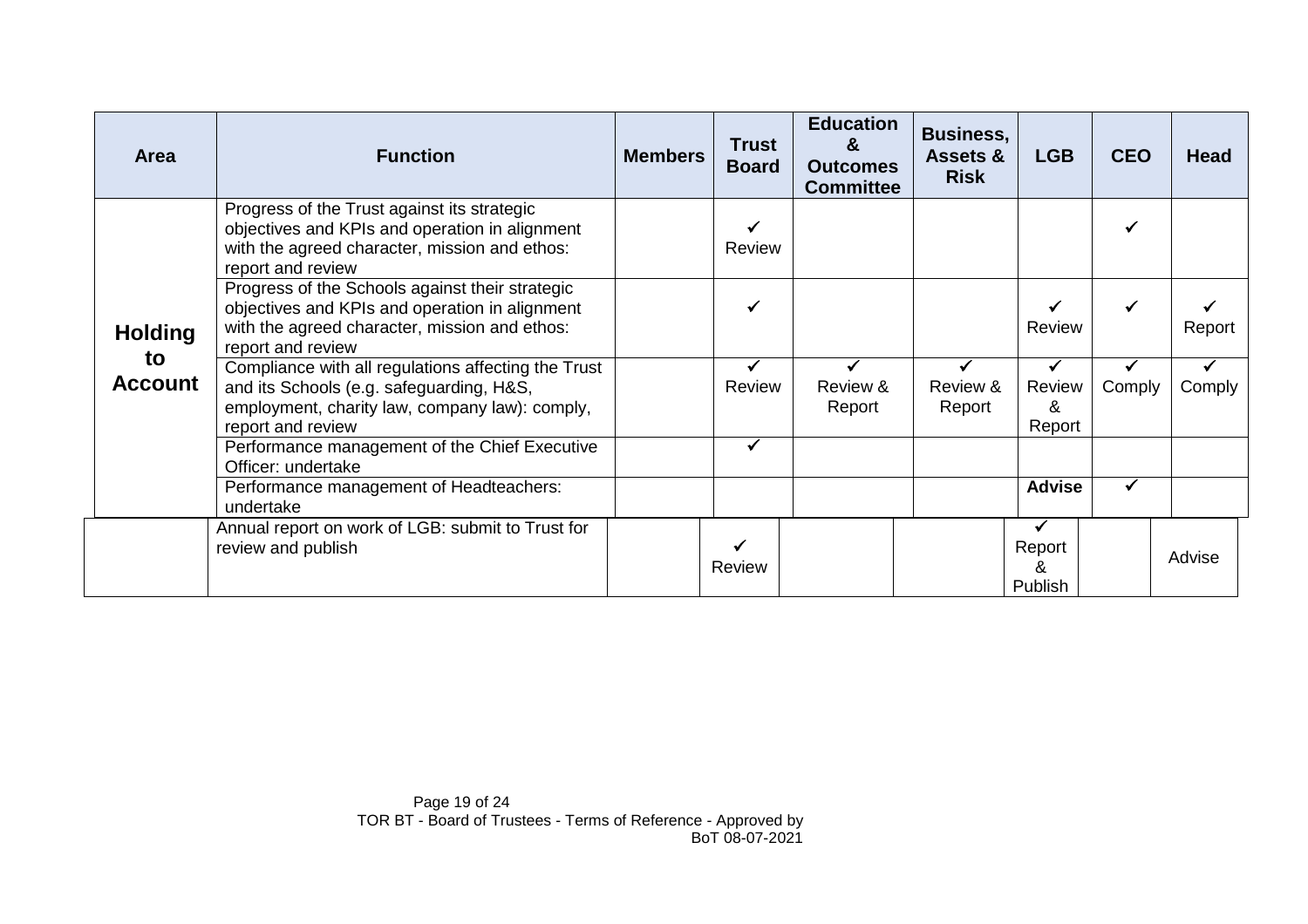| <b>Area</b>                         | <b>Function</b>                                                                                                                                                                                                                                                   | <b>Members</b> | <b>Trust</b><br><b>Board</b> | <b>Education</b><br>&<br><b>Outcomes</b><br><b>Committee</b> | <b>Busines</b><br>s, Assets<br>& Risk | <b>LGB</b> | <b>CEO</b>   | <b>Head</b> |
|-------------------------------------|-------------------------------------------------------------------------------------------------------------------------------------------------------------------------------------------------------------------------------------------------------------------|----------------|------------------------------|--------------------------------------------------------------|---------------------------------------|------------|--------------|-------------|
| <b>Ensuring</b><br><b>Financial</b> | Appoint Chief Financial Officer for delivery of<br>Trust's detailed accounting processes (including<br>the establishment of appropriate financial controls<br>to ensure regularity, probity and value for money<br>in relation to the management of public funds) |                | $\checkmark$                 |                                                              |                                       |            | Advise       |             |
|                                     | Trust's scheme of financial delegation: establish<br>and review                                                                                                                                                                                                   |                | $\checkmark$                 |                                                              | ✓                                     |            | Advise       |             |
|                                     | School's scheme of financial delegation: establish<br>and review                                                                                                                                                                                                  |                |                              |                                                              | ✓                                     | ✔          | Advise       | Advise      |
|                                     | Obligations of the Funding Agreement, incl. the<br>Academies Financial Handbook: comply & review                                                                                                                                                                  |                | $\checkmark$                 |                                                              | ✓<br>Review                           |            | Comply       | Comply      |
|                                     | Maintain a current register of business &<br>pecuniary interests; put in place a procedure to<br>deal with conflicts of interest & connected party<br>transactions                                                                                                |                | $\checkmark$                 |                                                              |                                       | ✓          |              |             |
| <b>Probity</b>                      | Appoint external auditors                                                                                                                                                                                                                                         | ✓              | $\checkmark$<br>Advise       |                                                              |                                       |            |              |             |
|                                     | External auditors' report: receive and respond                                                                                                                                                                                                                    | Receive        | Respond                      |                                                              | Advise                                |            | Advise       | Advise      |
|                                     | CEO pay award: recommendation and approval                                                                                                                                                                                                                        |                |                              |                                                              |                                       |            |              |             |
|                                     | Headteacher annual pay recommendation                                                                                                                                                                                                                             |                |                              |                                                              |                                       | Advise     | $\checkmark$ |             |
|                                     | Headteacher pay award: approval                                                                                                                                                                                                                                   |                | $\checkmark$                 |                                                              |                                       |            | Advise       |             |
|                                     | Staff appraisal procedure and pay progression<br>procedure/policy: review and agree                                                                                                                                                                               |                | $\checkmark$                 |                                                              | Advise                                | ✓          | Advise       | Advise      |
|                                     | Benchmarking and Trust-wide value for money:<br>ensure robustness                                                                                                                                                                                                 |                |                              |                                                              | ✓                                     | Advise     | $\checkmark$ | Advise      |
|                                     | Develop Trust-wide procurement strategies and<br>efficiency savings programme                                                                                                                                                                                     |                |                              |                                                              | ✔                                     |            | ✔            |             |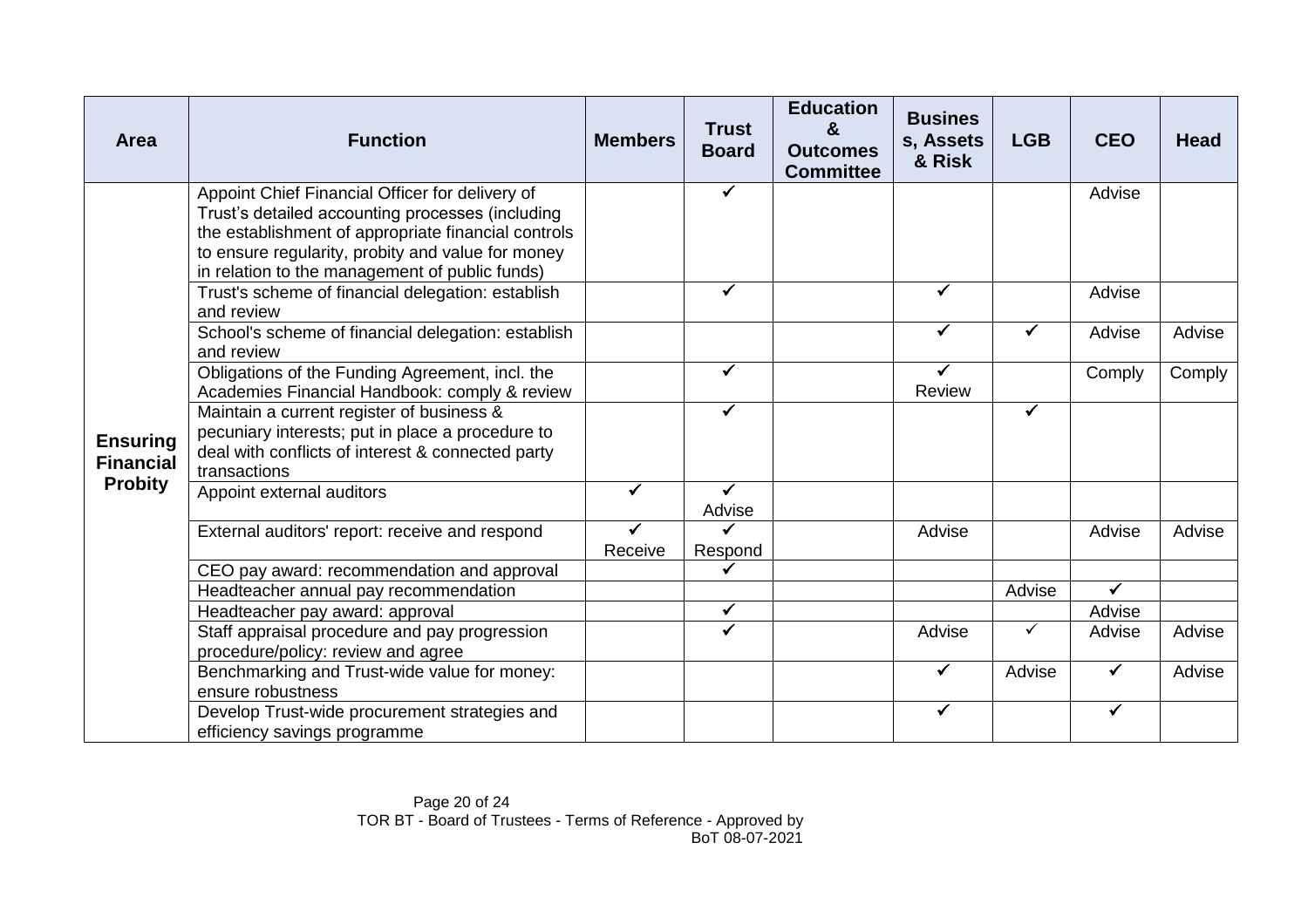| curement<br>l approve<br>.ust-wide<br>Review<br>and                                           |  |  |  |  |
|-----------------------------------------------------------------------------------------------|--|--|--|--|
| .<br>$\sim$ $\sim$ $\sim$<br>$\sum$<br>эп<br>uenn<br>oran<br>шве<br>--<br>ישו<br>$\mathbf{1}$ |  |  |  |  |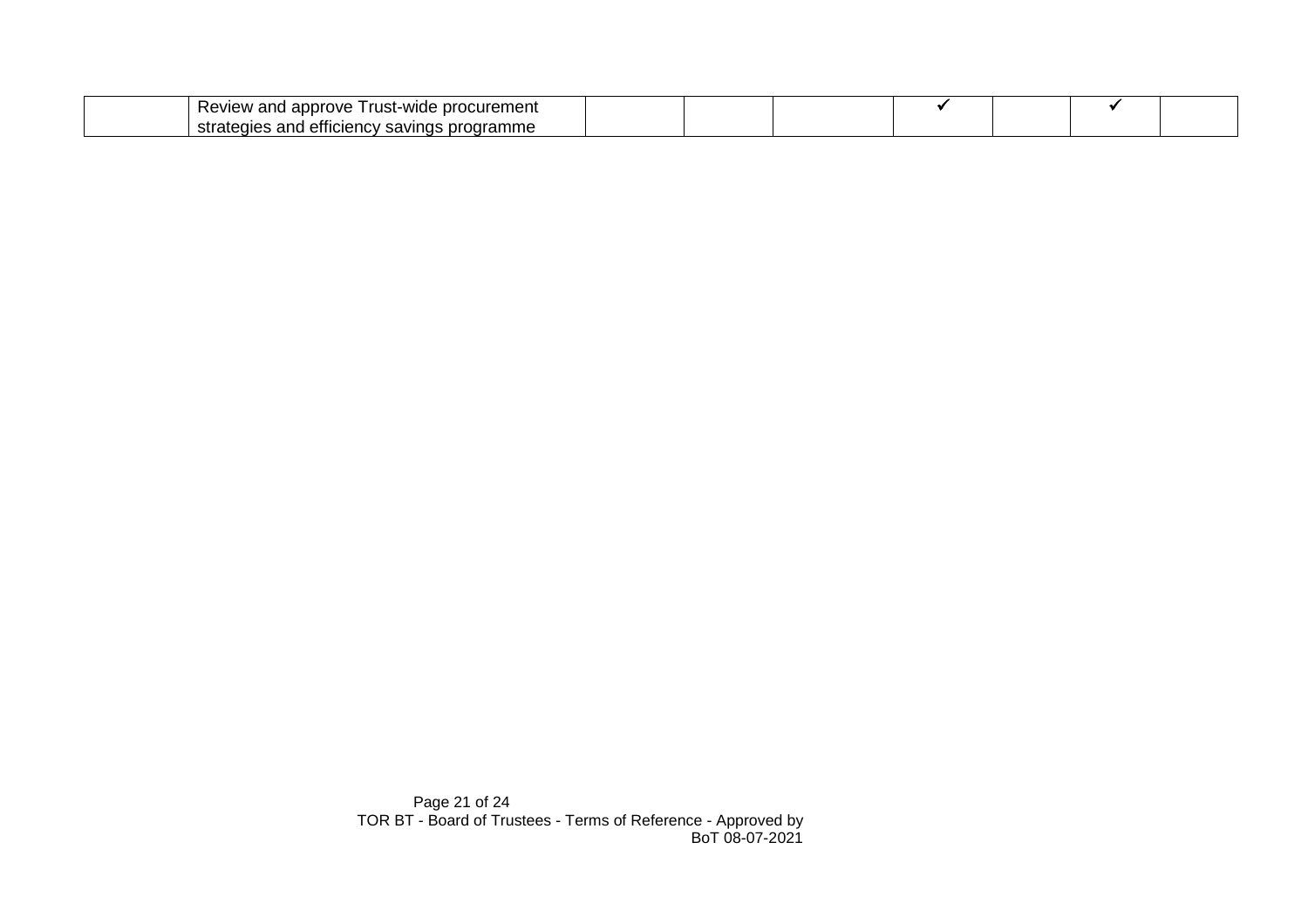# **Appendix 4**

## **Code of Practice and Conduct for Corvus Learning Trust**

#### Red: Clerk / Clerk to Trustees / Members to amend as appropriate for their organisation

## **SchoolName**

## (a school within the Corvus Learning Trust)

This Code of Practice sets out the expectations on and commitment required from Members/ Trustees in order for the Board/ Governors in order for the Local Governing Body (LGB) to properly carry out its work within the Trust, its schools and the community. This Code forms part of the Corvus Learning Trust Terms of Reference & Code of Conduct for the Trust Board and its Committees. Members/Trustees / Governors are required to accept this Code of Practice when joining the Members/Board/LGB. All Members/Trustees/Governors agree to abide by the Code, and any agreed amendments.

For Members/ Trustees /Governors to carry out their role effectively,

Members/Trustees/Governors must be:

- Prepared and equipped to take their responsibilities seriously.
- Acknowledged as the accountable body by the lead professionals.
- Supported by the appropriate authorities in that task.
- Willing and able to monitor and review their own performance.

## **The expectations of the Members/Trustees/Governors are:**

- To be clear about the needs of the Trust and its priorities.
- To support and encourage while asking searching and challenging questions.
- To recognise and celebrate achievement and challenge under-achievement.
- To be well informed and work with staff to create a climate of mutual respect and trust.
- To be visible and make themselves known, participate in events, visits and activities.
- To provide the Members, Board, LGBs and schools with information about any skills they may have that will assist the Board, Trust or schools in any way. A skills audit will be completed on commencement as a Member/Trustee/Governor and updated as necessary during their term of office.
- To promote the interests of the Trust with parents, community etc.
- To act and take decisions which are in the best interests of the Trust and schools within the Trust.

## **Members/Trustees/Governors accept:**

• In law the Board is a corporate body, which means all Trustees carry equal responsibility for decisions made. They have no legal authority to act individually, except when the Board has given delegated authority to do so and therefore they will only speak on behalf of the Board when they have been specifically authorised to do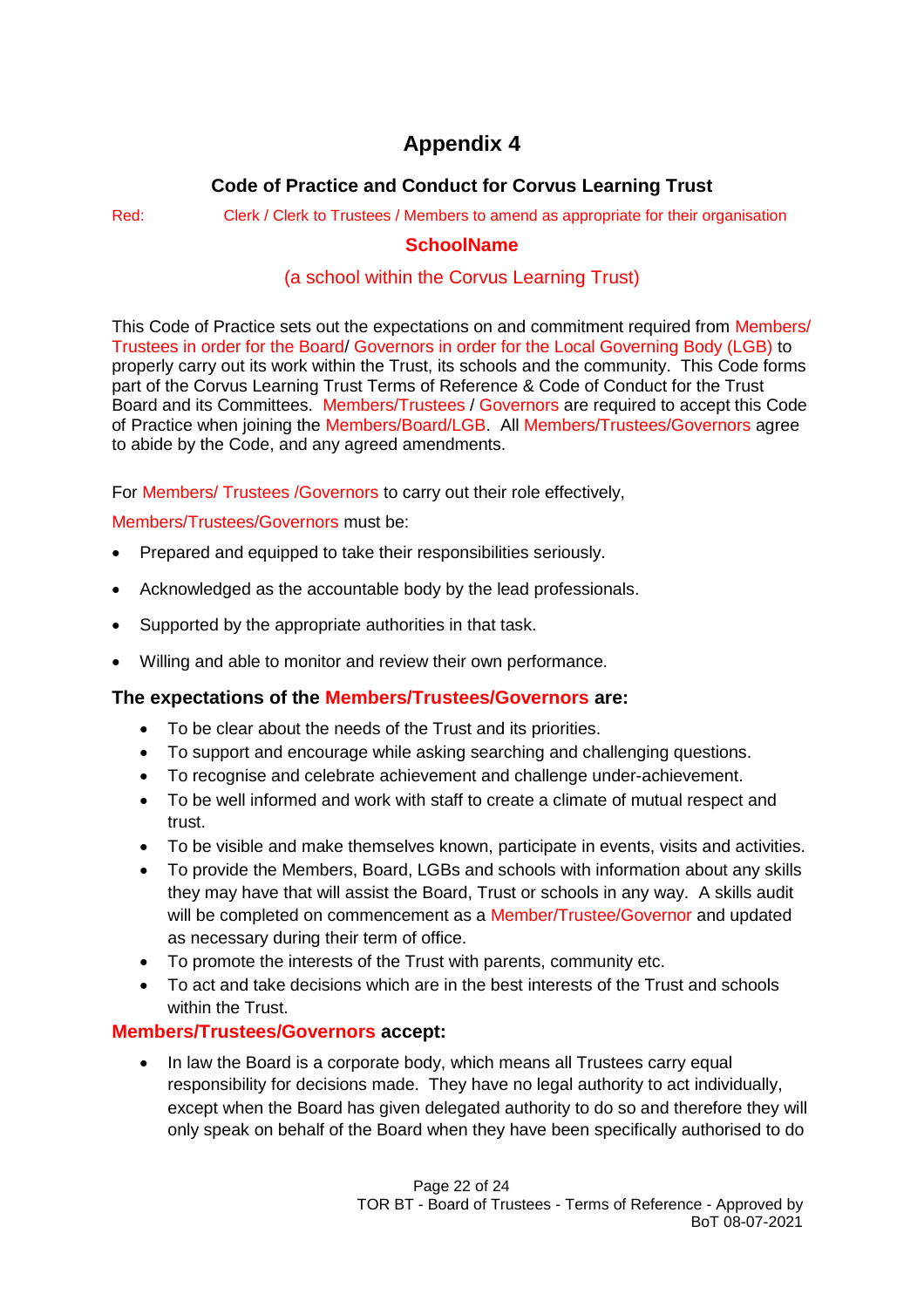so. This means that they will not speak against majority decisions outside the Board meeting.

- They have a duty to act fairly and without prejudice and in so far as they have responsibility for staff, they will fulfil all that is expected of a good employer.
- They consider carefully how their decisions may affect the community and other academies and schools.
- They are always mindful of their responsibility to maintain and develop the ethos and reputation of the Trust. Their actions within the Trust and the local community reflect this.
- They will express views openly, courteously and respectfully in all their communications.
- In making or responding to criticism or complaints affecting the Trust, or any of its constituent schools, they will follow the procedures established by the Board.
- They will involve themselves actively in the work of the Board and accept their fair share of responsibilities, including service on Committees or Working Groups and involve themselves in the life of the Trust schools as necessary.
- They will join and fully participate in Committees and where they cannot attend, send timely apologies.
- They will attend a minimum of 70% of Board and Committee meetings of which they are members.
- They will observe complete confidentiality when matters are deemed confidential or when they concern specific members of staff or pupils, both inside and outside of the Trust and its schools.
- They will record any pecuniary or other business interest that they have in connection with the Board's / school's and Trust's business in the register of Business Interests.
- They will consider seriously their individual and collective needs for training and development and undertake relevant training.
- They will have a current DBS (Disclosure and Barring Service) certificate.
- They will participate fully in Member/Board/LGB discussions during meetings and using email or discussion forums as provided (e.g. Governor Virtual Office)
- If a Member/Trustee/Governor feels they are unable to fulfil these expectations of the role of a Member/Trustee/Governor, they should first approach the Chair of the Members/Chair of the Trustees/Chair of Governors. The Chair may also approach Members/Trustees/Governors who are not fulfilling their role effectively.
- It is the responsibility of every Member/Trustee/Governor to inform the Chair of the Members/Chair of the Trustees/Chair of Governors if they qualify for disqualification for any of the reasons shown in the relevant section of the Corvus Learning Trust Terms of Reference.
- Members/Trustees/Governors must understand the purpose of the Board, the role of the Chief Executive Officer (CEO) and the role of the Headteachers.
- They are aware of, and accept, the Nolan seven principles of public life (see Appendix).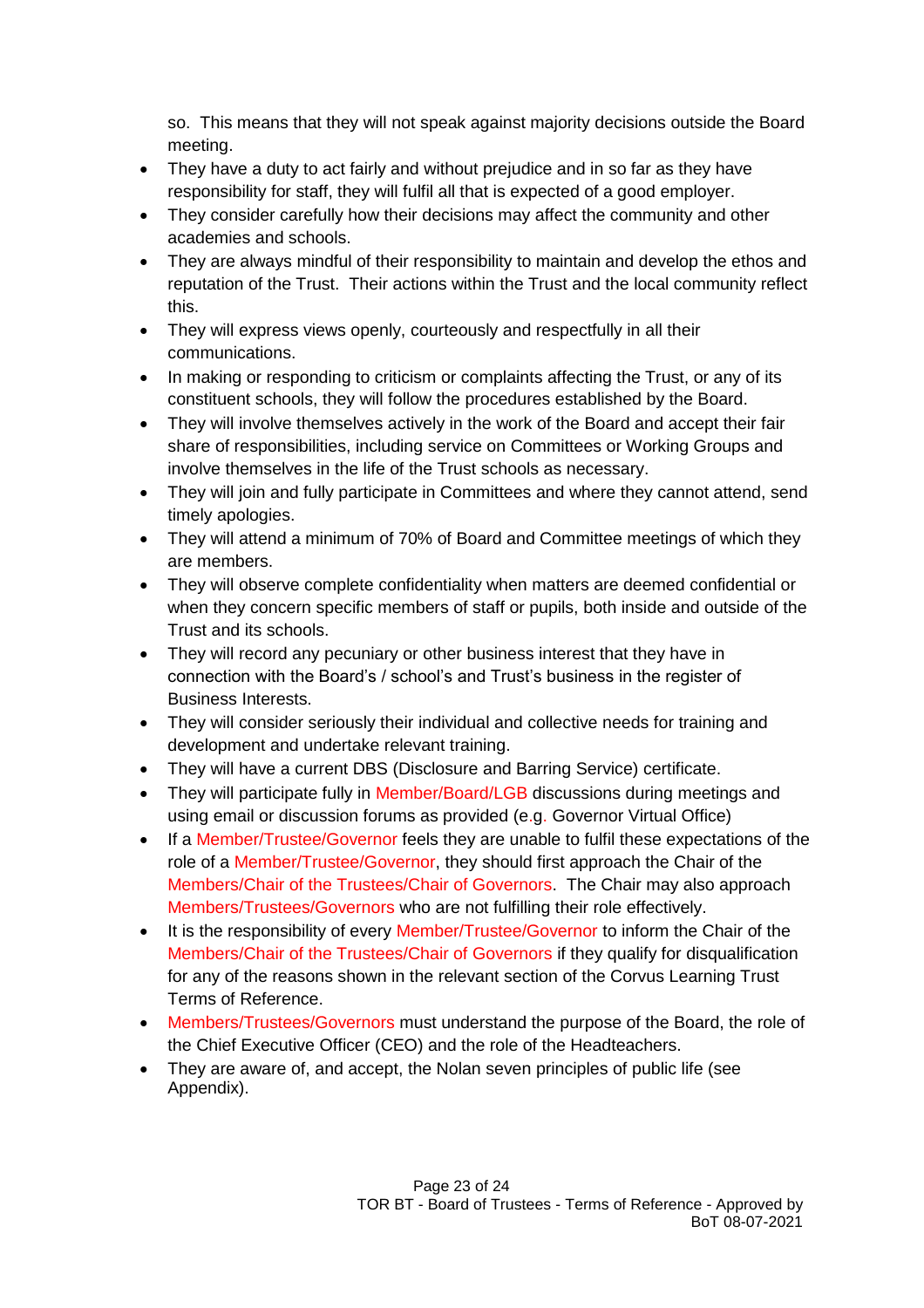#### **Undertaking to comply with the Terms of Reference & Code of Conduct of the Board and the Code of Practice for Members/Trustees/Governors of the Trust**:

As a member of the Members/Board/LGB I will always have the well-being of the children and the reputation of the Trust and the Trust's schools at heart; I will do all I can to be an ambassador for the Trust, publicly supporting its aims, values and ethos; I will never say or do anything publicly that would embarrass the Trust, the Board, Local Governing Bodies, the Headteachers or staff.

I accept that in the interests of open government, my name, terms of office and roles on the Member/Board/LGB will be published on the Trust's/School's website.

I confirm that I have read and understood the Terms of Reference & Code of Conduct of the Trust and its Committees and the Code of Practice for Members/Trustees/Governors and will abide by them.

Signed:

Print Name:

Date: